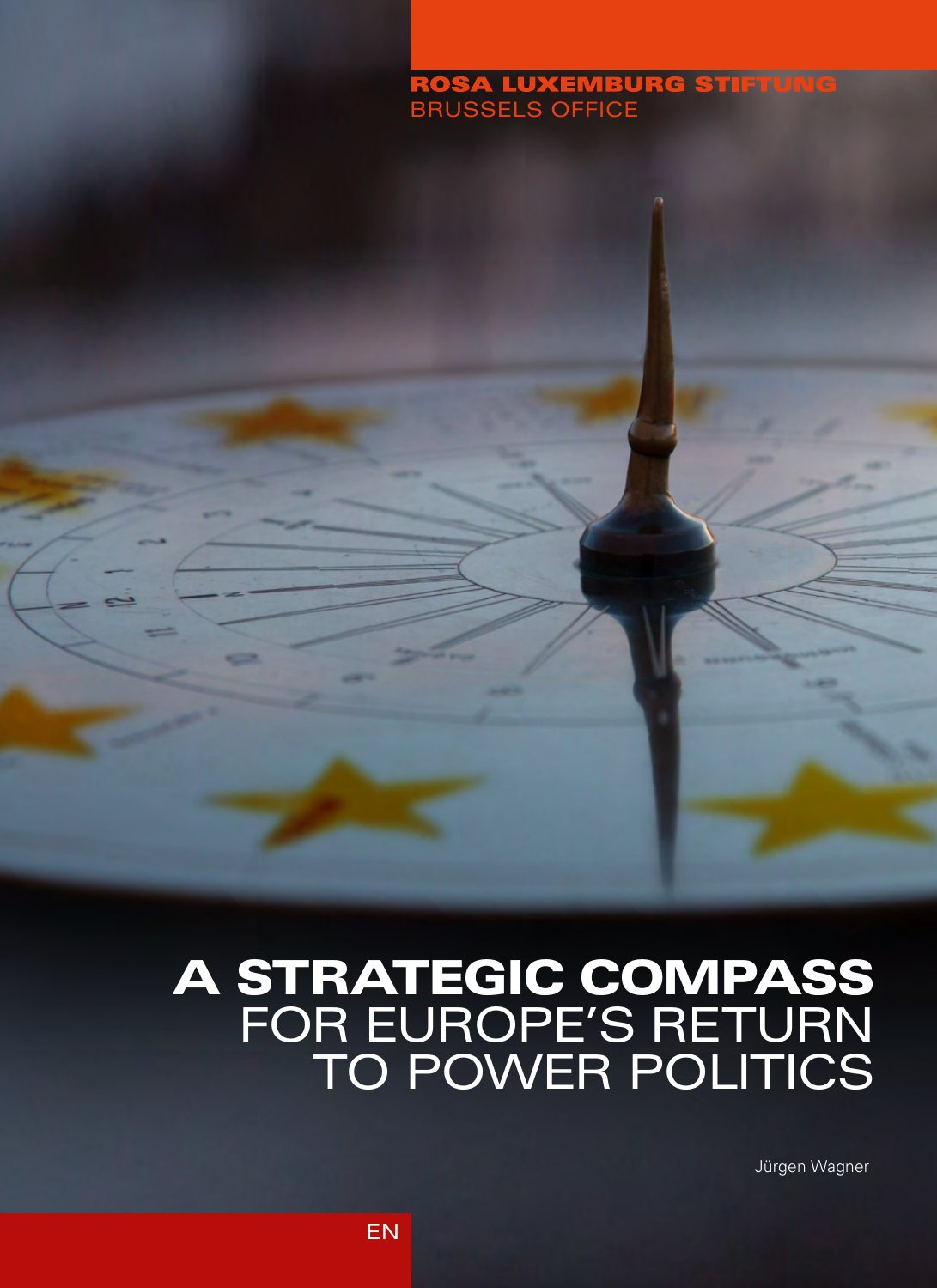## CONTENT

| Introduction                                                                         | 4  |
|--------------------------------------------------------------------------------------|----|
| I. The Compass as a Missing Strategic Piece of the Puzzle                            | 6  |
| II. Threat Analysis – Russia and the Return of Power Politics                        | 17 |
| III. Act & Invest – Autonomous Political, Operational and Industrial Capabilities 22 |    |
| IV. Quo Vadis Compass - With or Against NATO?                                        | 27 |
| V. Missed Opportunity                                                                | 32 |
| About the author                                                                     | 34 |
| Endnotes                                                                             | 35 |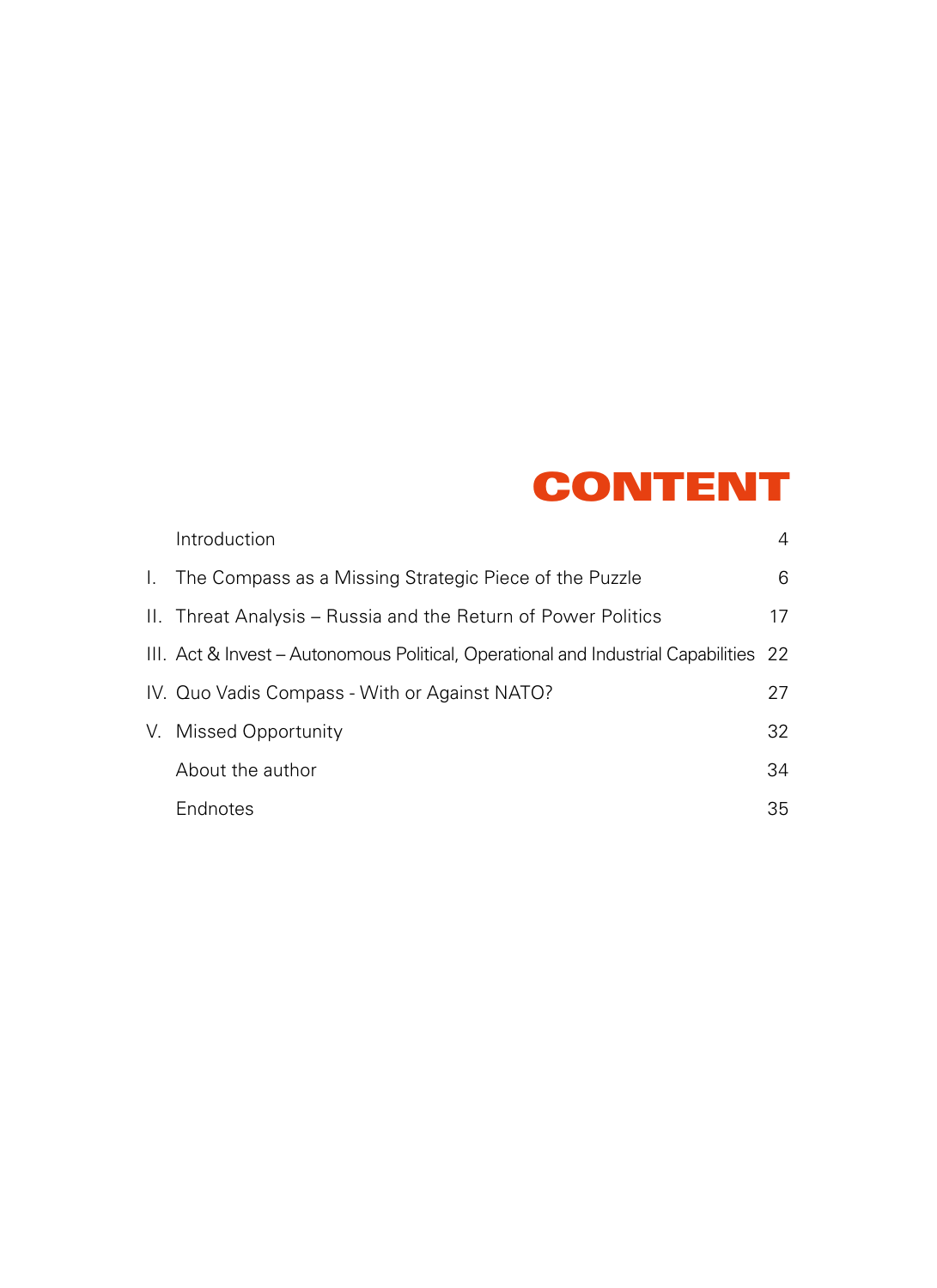## ROSA-LUXEMBURG-STIFTUNG

The Rosa-Luxemburg-Stiftung is an internationally operating, left-wing non-profit organisation providing civic education. It is affiliated with Germany's 'Die Linke' (Left Party). Active since 1990, the foundation has been committed to the analysis of social and political processes and developments worldwide. The Stiftung works in the context of the growing multiple crises facing our current political and economic system.

In cooperation with other progressive organisations around the globe, the Stiftung focuses on democratic and social participation, the empowerment of disadvantaged groups, and alternative economic and social development. The Stiftung's international activities aim to provide civic education by means of academic analyses, public programmes, and projects conducted together with partner institutions.

The Rosa-Luxemburg-Stiftung works towards a more just world and a system based on international solidarity.

**www.rosalux.eu**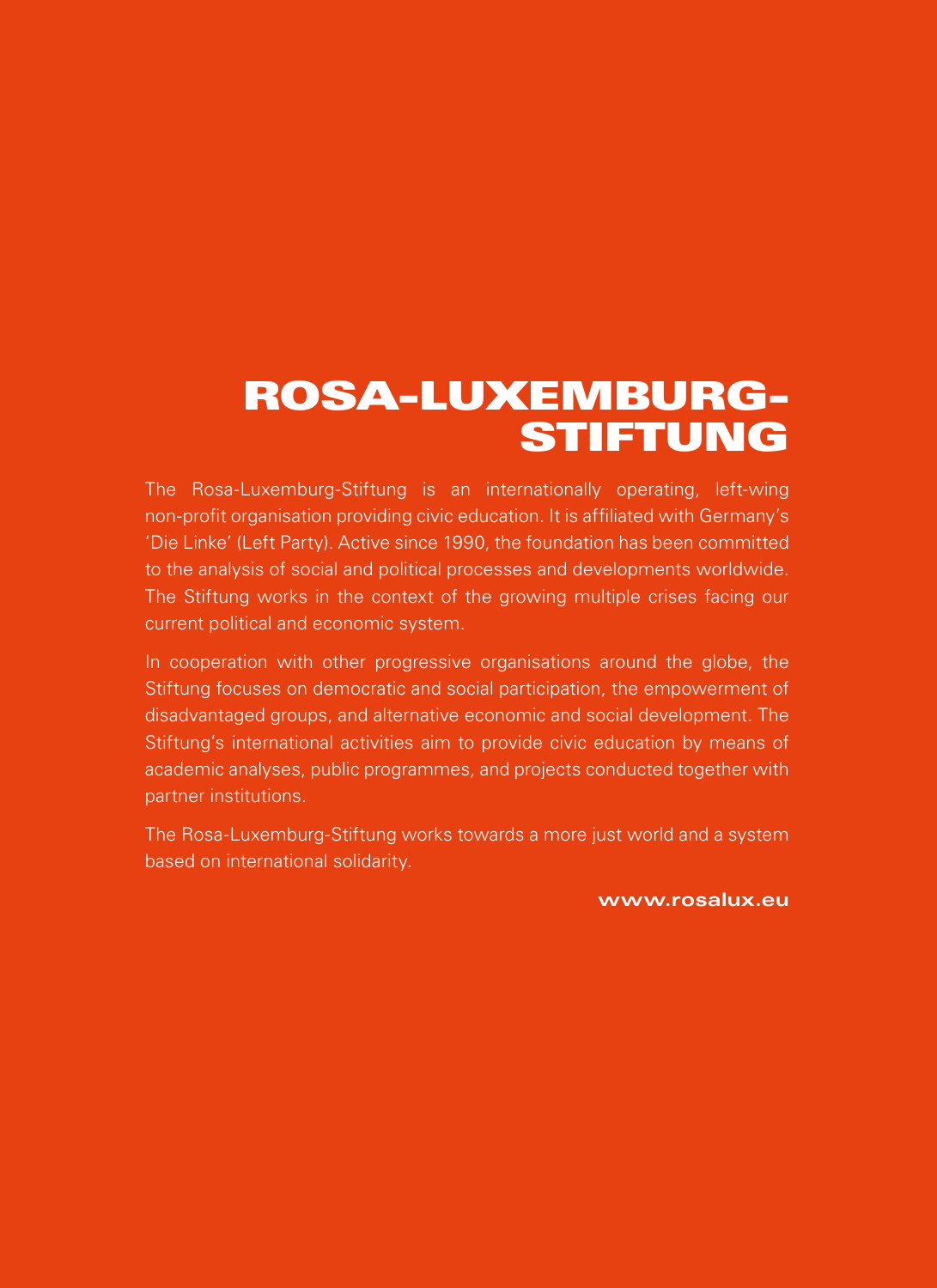# INTRODUCTION

<span id="page-3-0"></span>Those who need a compass have usually lost their bearings before – and this is certainly true of the European Union (EU) and its Common Foreign and Security Policy. At least this is what a new basic document puts forward, with which the European Union more or less openly admits to having operated at various levels and for many years with strategies and concepts that had no "reasonable" relation to one another. The "Strategic Compass["1](#page-34-0)  *(SC) adopted at the EU summit on 25 March 2022 is intended to provide an explanation for this and to set the direction of future European military policy. As a new link, the Compass aims to close the currently gaping gap between the general objectives of the Union set out in the "European Union Global Strategy" of 2016, the outdated "Headline Goal" dating back to 2004 and the various mechanisms that have existed since about 2017 to build up military forces and capabilities (CDP/CARD; PESCO; EDF).*

As the ultimate goal, the EU Global Strategy stated that it was necessary to achieve extensive "strategic autonomy". To achieve this, in the first instance, a massive expansion of the military apparatus is considered necessary. Only then will the Union be able to assert its interests in times of increasing conflicts between great powers.<sup>2</sup> The objective of the Strategic Compass is to operationalise this requirement and synchronise it with the various levels of strategy and armed forces planning, which have so far been quite disparate. The Russian war of aggression against Ukraine, which began in the final stages of drawing up the document, acted as a kind of catalyst for such efforts. The previously prominent "return of power politics" thus became the all-dominating element, which is now to be the focus of most of the attention, due to unplanned recent revisions. The European Union needs a "quantum leap" to be able to "expand its geopolitical position". This is any case how the Strategic Compass refer unabashedly to the actual goal, which is what is hiding behind the somewhat harmless term of strategic autonomy (SC: 6).

What is unusual is that the document not only attempts to close a significant gap between strategy and armed forces planning, but also expresses "clear targets and milestones" (SC: 3) in the form of over 60 individual proposals. Military build-up and arms investments, in particular, are sometimes quite specific and ambitious, and the project to set up a "Rapid Reaction Force" with 5,000 soldiers was widely recognised. Officially, these targets are intended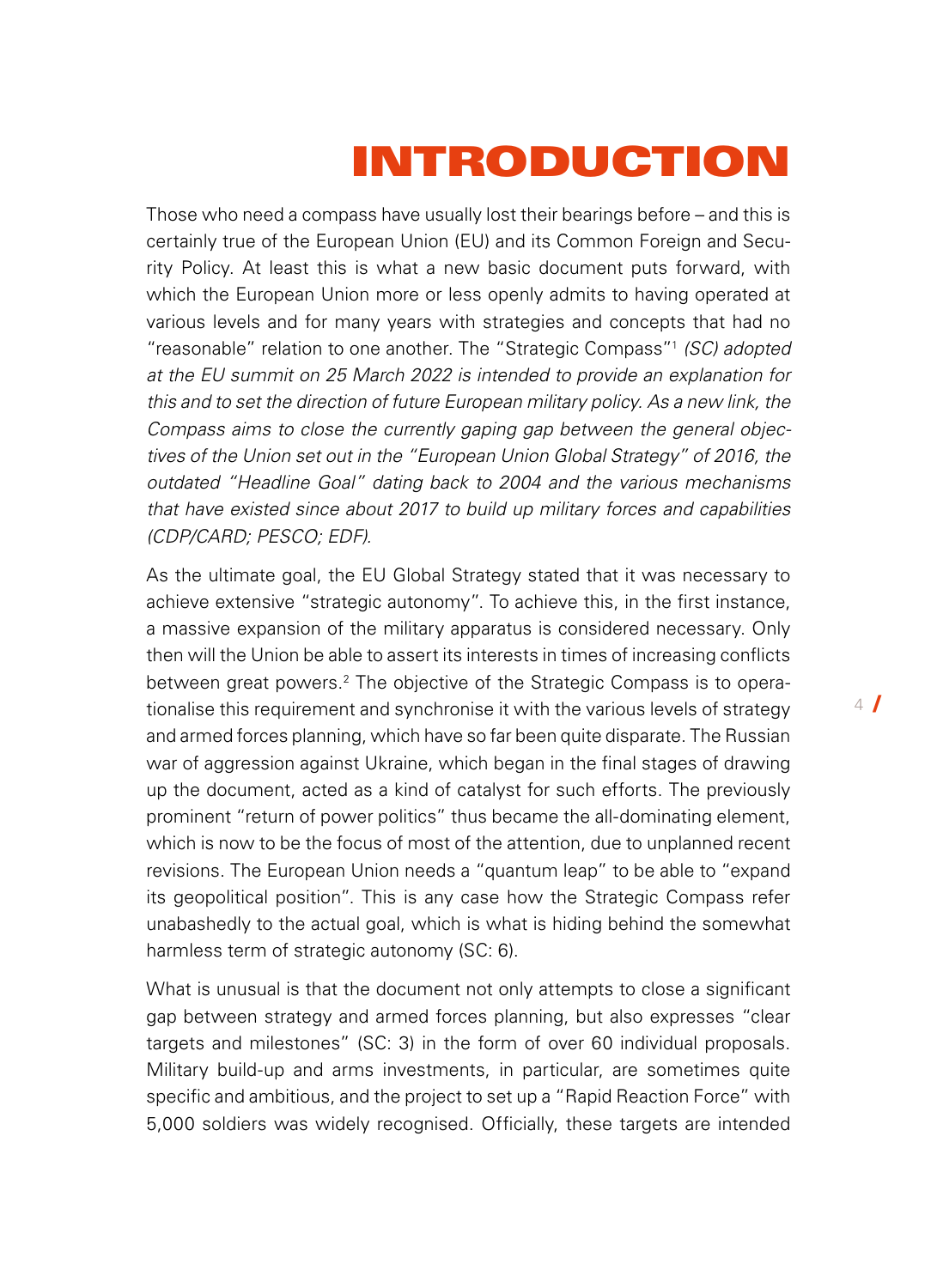to strengthen commitment, but to some extend the impression is given that controversial issues have simply been put off. As ambitious as the Strategic Compass may seem, its scope will therefore crucially depend on the extent to which it will be possible to actually achieve the stated goals. Another potential area of conflict could also be the contradiction between increasing efforts in European towards achieving autonomy, and the leadership claimed by NATO (or the US), which is also rather tediously glossed over in the document. In fact, the Compass lays the foundations for positioning itself as an independent military world power, possibly even in competition with the US in the struggle between the great powers.

The really problematic issue in all of this is the full commitment to the expansion of the military apparatus as the only proven means of responding to the increasing conflicts between great powers. Other aspects are reduced to add-ons within these power conflicts – confidence-building measures, disarmament initiatives or arms control, which would be suitable for reducing the ever-increasing tensions, but unfortunately only lead a shadowy existence in the Compass. The Compass could have given the EU the chance to distinguish itself with a countermodel to the militarised competition between great powers. This would be of central importance if to concentrate efforts on the truly pressing human problems: the climate disaster, poverty and hunger and the health crisis. The Compass barely touches on these matters. Instead of starting here and focusing on issues of justice, the Compass turned into a mere work programme for the accelerated armament of the Union.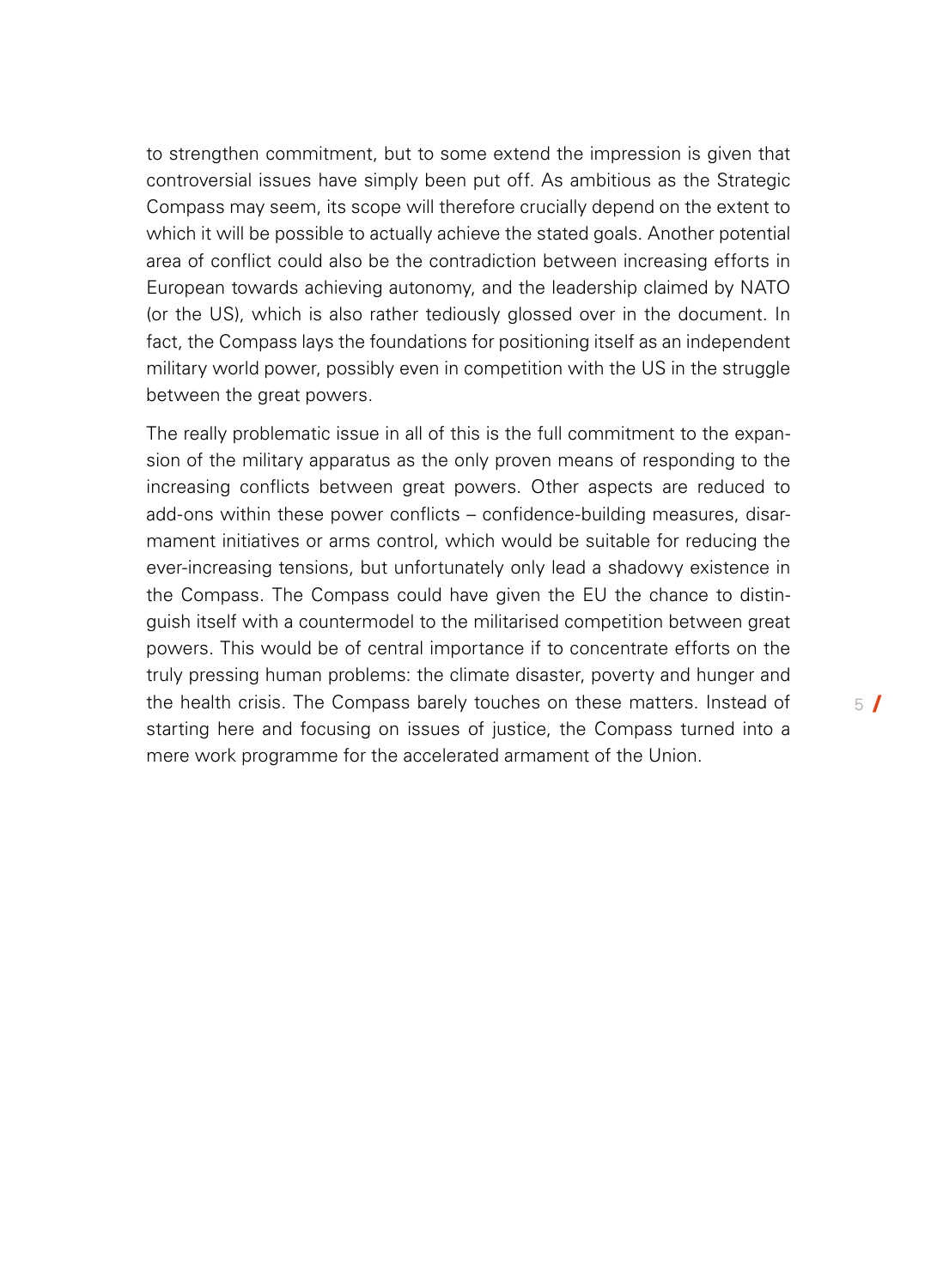## <span id="page-5-0"></span>I. THE COMPASS AS A MISSING STRATEGIC PIECE OF THE PUZZLE

The following chapter aims to shed some light on the current document jungle of the European Union. Roughly speaking, at the top level of the hierarchy, the European Global Strategy of 2016 contains a paper defining the general objectives and interests of the Union. Without a clear reference to this, there are military targets which, if concrete targets are attributed to them, are hopelessly outdated, or else they are totally missing. And then, in the engine room of militarisation, there is a process of armed forces and capacity generation, which is in a certain way coherent, but also largely decoupled from the considerations at higher strategic levels.

The position of the Compass in the document hierarchy is, therefore, obvious: It ranks below the Global Strategy and identifies threats to the interests defined therein. This, in turn, should serve as a starting point for updating the military target, the task of which will ultimately be to provide concrete figures for the generation of armed forces and capacity: "The Compass gives the EU a chance to define the missing piece of the puzzle that became apparent after the publication of the EU Global Strategy: namely what the EU should be able to do in concrete operational terms with its military and civilian toolbox."<sup>3</sup>

### GLOBAL STRATEGY – GLOBAL POWER THROUGH STRATEGIC AUTONOMY

In December 2003, a top-level planning document was published with the "European Security Strategy" (ESS). At that time, however, questions surrounding interventions in the "Global South" still almost entirely dominated the agenda. All that was said about Russia (or even China) was: "Major attacks against Member States have now become unlikely.["4](#page-34-0) Following an update of the ESS in 2008[5](#page-34-0), but which contained hardly any significant innovations, on 28 June 2016, the Council approved the "Global Strategy for EU Foreign and Security Policy" (EUGS) as the currently highest-ranking EU document in this area. The EUGS calls "interests" an "open and fair economic system" and "access to resources". This included the "protection" of trade routes "in the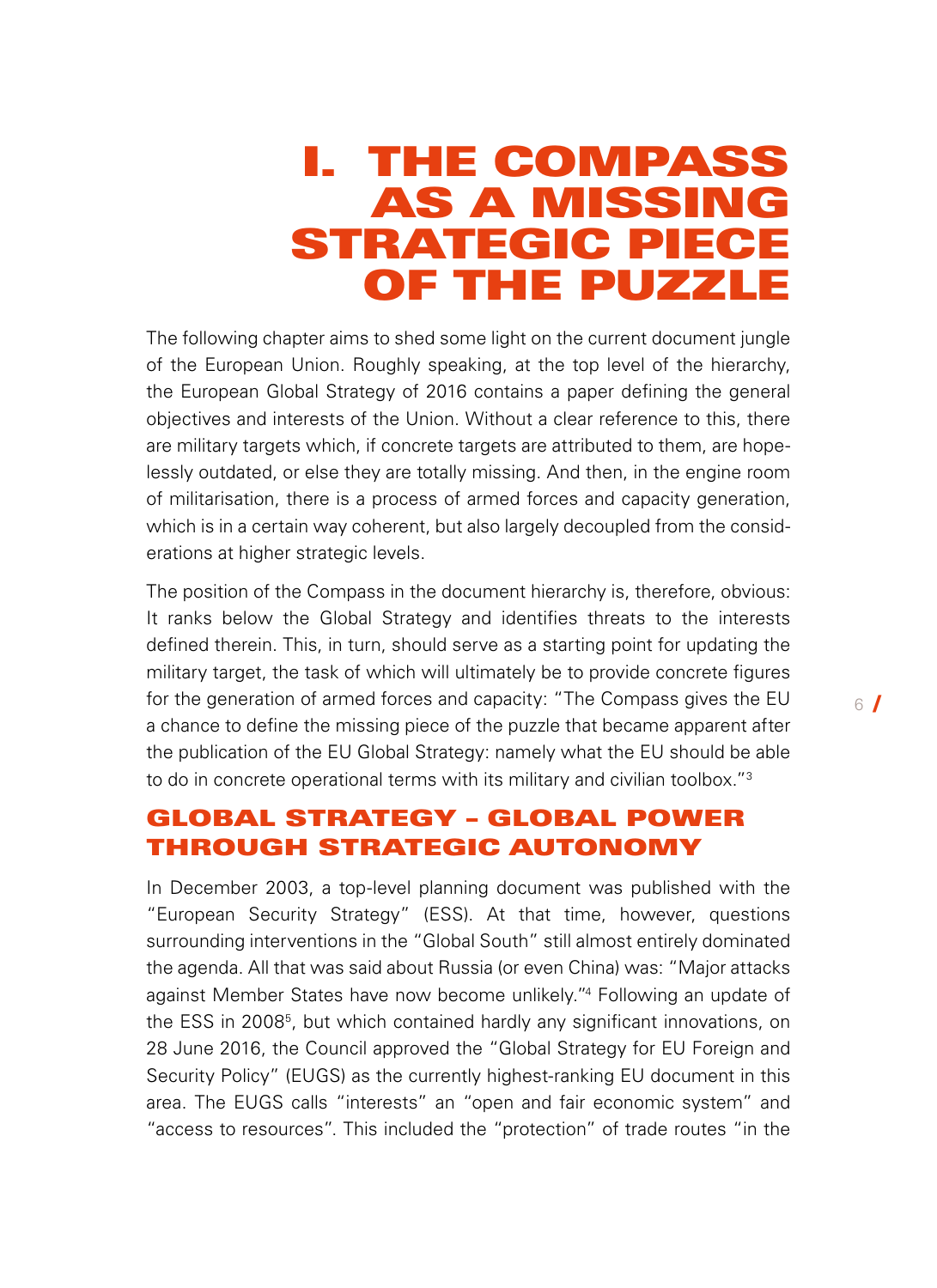<span id="page-6-0"></span>Indian Ocean", "in the Mediterranean", on the "Gulf of Guinea" to the "South China Sea" and the "Strait of Malacca". The other areas of interest extend east "to Central Asia" and south "to Central Africa".<sup>[6](#page-34-0)</sup> It also stresses the need for military operations to "consolidate peace," especially in "neighbouring eastern and southern regions".<sup>7</sup> However, a clearly more critical tone was taken against Russia than in the ESS of 2003: "Major changes in EU-Russia relations depend on fully complying with international law and the principles on which the European security order is built, including the Helsinki Final Act and the Paris Charter. We will not accept Russia's illegal annexation of Crimea or the destabilisation of eastern Ukraine."<sup>[8](#page-34-0)</sup>

Finally, the EUGS sets out the objective that the Union must achieve "military excellence"<sup>9</sup>, which should also enable it to "act autonomously."<sup>10</sup> Since then, the achievement of strategic autonomy has become a, if not the central, objective of the European Union. For example, President of the Council, Charles Michel, said: "We are sending a message not only to our citizens, but also to the rest of the world: Europe is a world power. We are determined to defend our interests. […] European strategic autonomy is not just a word. The strategic independence of Europe is our new joint project for this century. That is in all of our interests. 70 years after the founding fathers, Europe's strategic autonomy is the number one goal for our generation. For Europe, this is the very beginning of the 21st century."[11](#page-35-0)

It is commonly assumed that strategic autonomy includes the ability to make foreign and security policy decisions without too much dependence on thirdparty preferences.<sup>12</sup> This concerns a number of policy areas, but not least, of course, foreign and security policy, a term usually associated with at least three dimensions: Political autonomy involves establishing the "necessary" decision-making structures for quick and smooth resolutions. Operational autonomy means having all the planning capacity, troops and equipment to wage (and win) wars independently; and industrial autonomy means being able to equip your military with weapons produced "domestically".<sup>13</sup>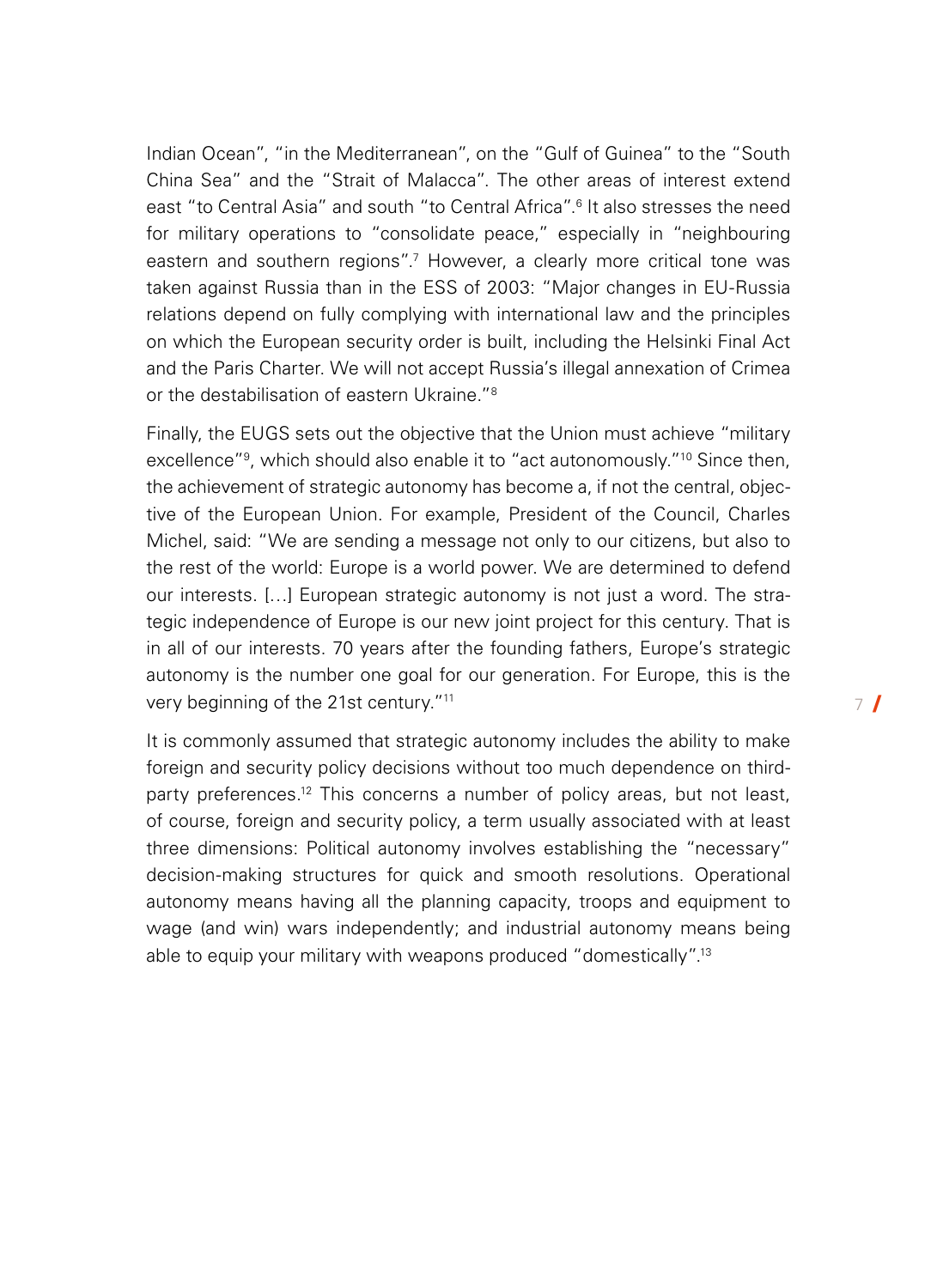#### DIMENSIONS OF STRATEGIC AUTONOMY



Figure 1: own chart

## OUTDATED TARGETS FOR AUTONOMOUS ARMED FORCES

The EU Council Summit in Cologne in June 1999 is considered to be the actual genesis of autonomous armed forces, which can also be deployed independently of NATO. The "European Council statement on strengthening the Common Security and Defence Policy" stated: "In view of this, the Union must have the capacity for autonomous action, based on credible military capabilities, as well as the means and willingness to decide on its deployment to respond – without prejudice to NATO actions – to international crises.["14](#page-35-0)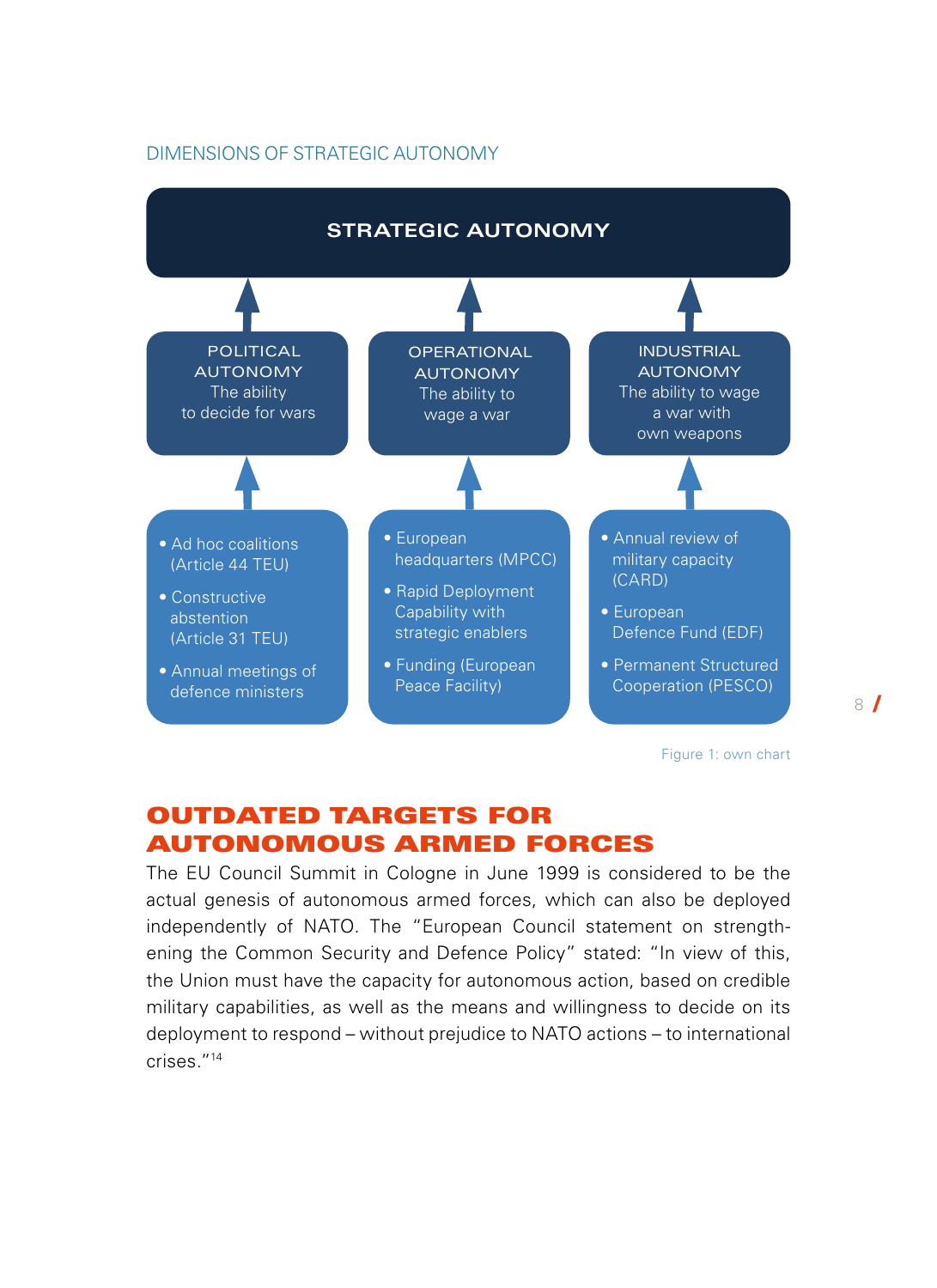Six months later, at the follow-up meeting in Helsinki in December 1999, the key data for the new intervention force was defined with the military target: It should be able to deploy up to 60,000 soldiers within 60 days (corresponding to a total of around 180,000 soldiers due to the required rotation and logistical support) within a radius of 4,000 km around Brussels. Although these forces were declared operational in 2003, they still exist only on paper. For this reason, the "Military Target 2010" ("Headline Goal 2010") was issued in 2004, which primarily provided for the establishment of EU combat troops ("Battlegroups"). These are practically worldwide, fast, deployable units with 1,500 soldiers each, two of which have been constantly on call since 2007, but which have not yet even been deployed.

With the EUGS, the demand for autonomous capacities was again expressed and, based on this, more details were added to the "Implementation Plan on Security and Defence" by the EU external representatives of that time in November 2016. The EU must be able to carry out "joint crisis management operations", "joint stabilisation operations", "maritime security operations" and "military capability building".<sup>15</sup> However, this plan did not answer the question of what this should mean in concrete figures, and was soon forgotten.<sup>16</sup>

## CDP – PESCO – EDF: DISCONNECTED ARMAMENT PLANNING

If the complicated EU arms process is simplified, the "Capability Development Plan" (CDP) follows the concretisation of the military target, which does not currently existent. Its task is to identify capability gaps for the implementation of the military target and to define priorities. The current version of 2018 highlighted 11 priority areas with 38 sub-points[.17](#page-35-0) To significantly increase insight into the existing – and above all planned – capabilities of the Member States, the "Coordinated Annual Review on Defence" (CARD) was adopted by the Council in May 2017. Not formally, but by being closely linked to another new instrument (PESCO), Member States are *de facto obliged to fully account for their current and planned defence spending, investment and research efforts. The first CARD report of November 2020 also identifies capability gaps that are particularly suitable for transnational implementation, which the EU Commission promises to exploit to make massive efficiency gains.*[18](#page-35-0)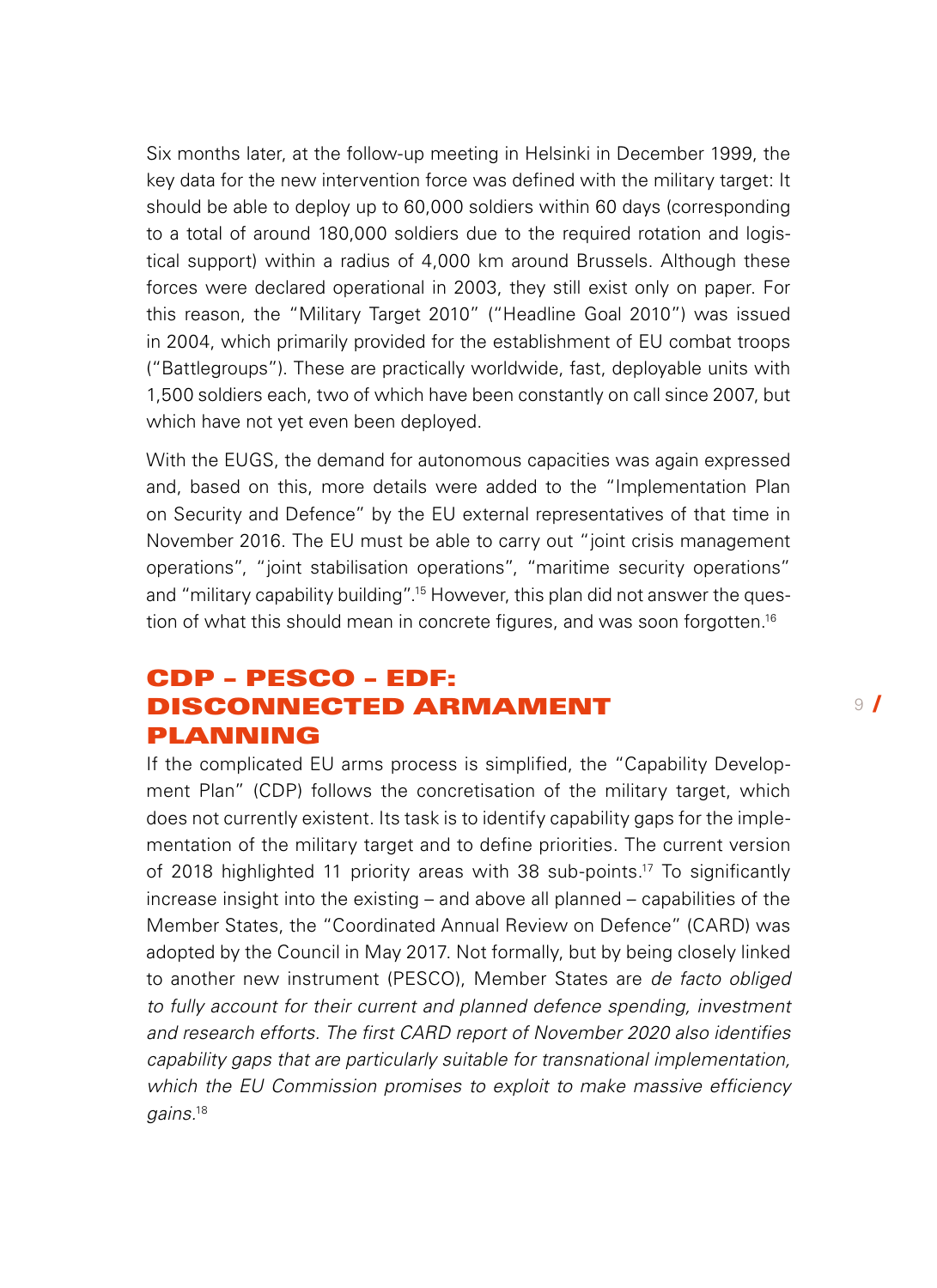The prioritisation carried out via CDP and CARD then leads to the next step, the establishment of concrete transnational EU projects to close the capability gaps. In particular, the "Permanent Structured Cooperation" (PESCO), which has existed since December 2017, should provide the framework for this. PESCO is forcing Member States into a tight brace by making participation dependent on a total of 20 conditions. They range from an obligation to close capability gaps identified in the CDP related to EU cooperation projects, to participation in the CARD process, to an increase in military spending and arms investment. It is also important to make a significant contribution to European troops and operations and to agree on common technical and operational standards for the armed forces, including the sharing of existing capabilities.<sup>19</sup> Although these commitments go quite far, almost all EU Member States decided to participate in them<sup>20</sup> because that was the only way they could have a say in the design of the concrete PESCO projects.<sup>[21](#page-36-0)</sup>

Participation in PESCO is of great importance for many countries, simply because their projects can be funded (30 per cent instead of 20 per cent) through the "European Defence Fund" (EDF), with which the acceptance of PESCO criteria was sweetened financially. The EDF was finally approved by the European Parliament in April 2021 - despite massive legal concerns<sup>[22](#page-36-0)</sup>. Almost 8 billion euros are now available for the research and development of transnational EU arms projects (at least three participants) between 2021 and 2027 (plus national contributions of up to 80 per cent depending on the project). The distribution of these funds is explicitly linked to the condition that the European armaments industrial base must benefit from this, in order to contribute to the consolidation of the European defence sector and to strategic autonomy.<sup>[23](#page-36-0)</sup>

 $10<sup>1</sup>$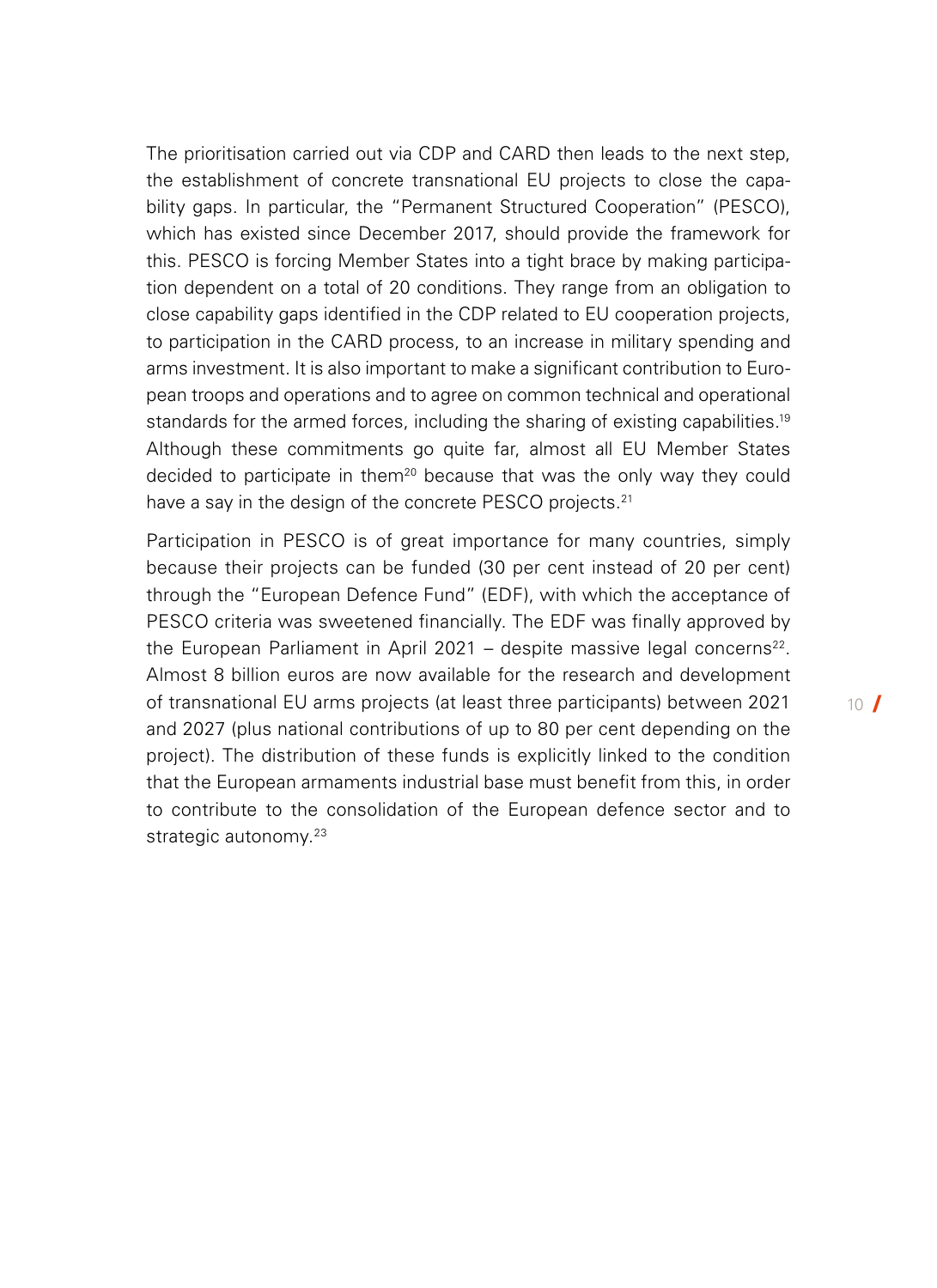#### TIMELINE: EU MILITARISATION 1954-2022

|       | 1954: Failure of the "European Defence Community" (EDC).                                                                                                                                                                                                                                                                            |
|-------|-------------------------------------------------------------------------------------------------------------------------------------------------------------------------------------------------------------------------------------------------------------------------------------------------------------------------------------|
|       | 1992: Maastricht Treaty: Introduction of the "Common Foreign<br>and Security Policy" (CFSP).                                                                                                                                                                                                                                        |
| 1997: | Treaty of Amsterdam. The "Western European Union" (WEU)<br>and thus also the so-called "Petersberg Tasks" ("humanitarian<br>tasks and rescue operations, peacekeeping tasks as well as<br>combat missions in crisis management including peacekeeping<br>measures") are transferred to the European Union by way of<br>this Treaty. |
|       | 1999: "Helsinki Headline Goal": Decision to establish an EU<br>reaction force with 60,000 soldiers (including rest and<br>rotation contingents (180,000)). Original radius 4,000 km<br>around Brussels.                                                                                                                             |
|       | 2003: First EU military operations (Macedonia and Congo).<br>Adoption of the "European Security Strategy".                                                                                                                                                                                                                          |
|       | 2004: "Headline Goal 2010". The Battlegroups decision, two of<br>1,500 soldiers each comprising worldwide quick deployment<br>combat units, two of which can be called up at any time.                                                                                                                                              |
|       | 2009: The Treaty of Lisbon enters into force. The EU military sector<br>is renamed the "Common Security and Defence Policy"<br>(CSDP).                                                                                                                                                                                              |
|       | 2010: The "European External Action Service" (EEAS) begins its<br>work. It unites the defence, foreign and large parts of the<br>Ministry of Development compared to the national level.                                                                                                                                            |
|       | 2013: Arms summit. For the first time since 2008, the Council<br>addresses military issues alone. Commission communication<br>"Towards a more competitive and efficient defence and<br>security sector", which promotes, inter alia, the idea of EU<br>arms research funds.                                                         |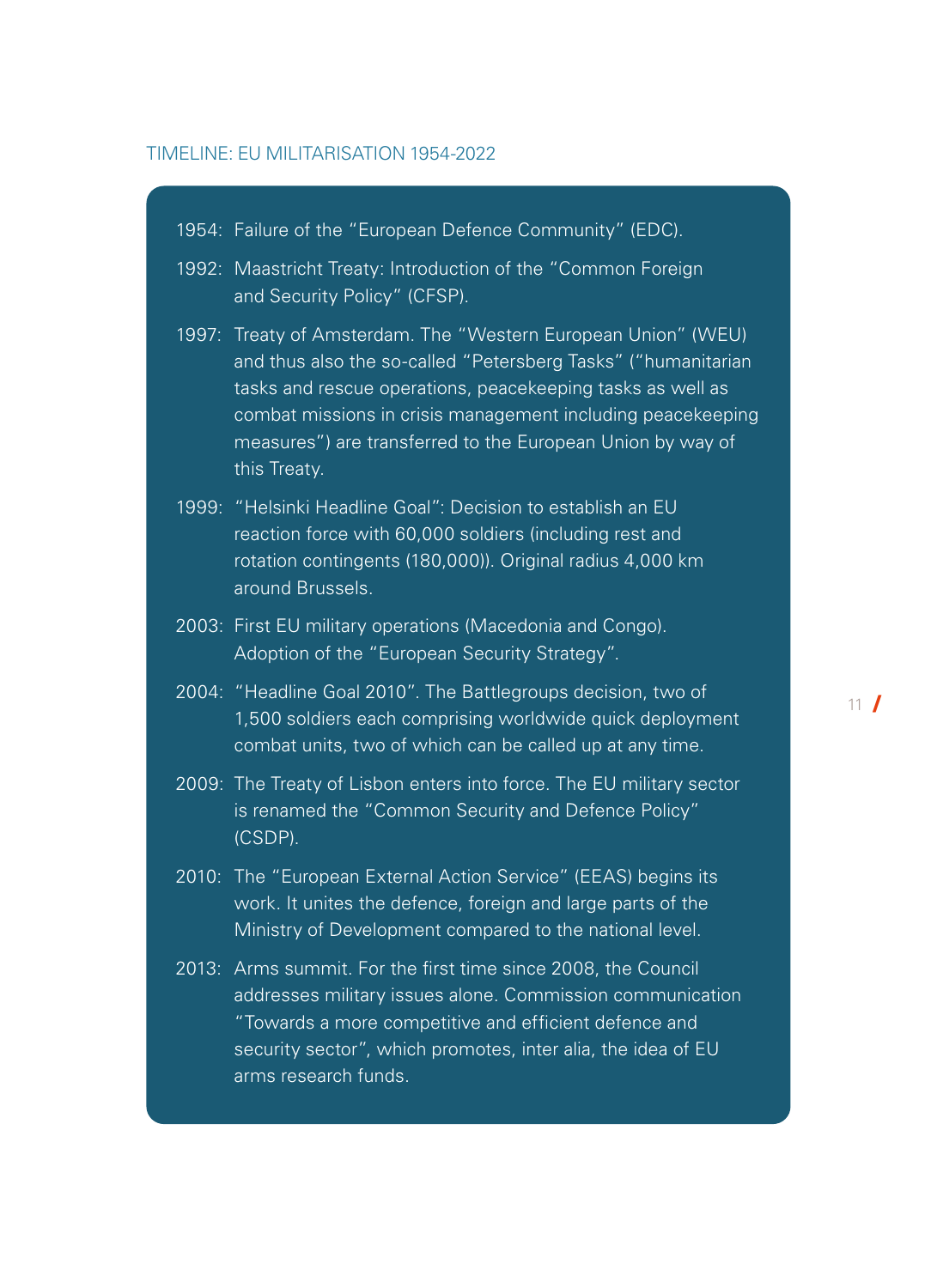| 2015: Commissioner for Industry sets up a high-level group on the |
|-------------------------------------------------------------------|
| issue of EU arms spending, which is almost exclusively staffed    |
| by politicians close to the military and arms representatives.    |
| Their proposals were widely adopted by the Commission in          |
| later drafts for the European Defence Fund.                       |

- 2016: Adoption of the EU Global Strategy, which replaces the EU Security Strategy as the most important document in this area. Commission defence action plan for the creation of a European armaments industrial complex.
- 2017: Establishment of the EU headquarters known as the "Military Planning and Conduct Capability" (MPCC). Activation of "Permanent Structured Cooperation" (PESCO).
- 2018: Commission proposal for the regulation establishing the "European Defence Fund" (EDP).
- 2019: First cycle of the "Coordinated Annual Review on Defence" (CARD) is completed. Establishment of an EU Ministry of Defence, the "Directorate-General for Defence Industry and Space" (DG DEFIS).
- 2020: Agreement on the EU budget 2021-2027 (MFF) including various arms pots.
- 2021: Establishment of the European Defence Fund and the "European Peace Facility" (EPF).
- 2022: Strategic Compass is adopted. Delivering weapons to Ukraine (via the EPF).

 $12<sup>1</sup>$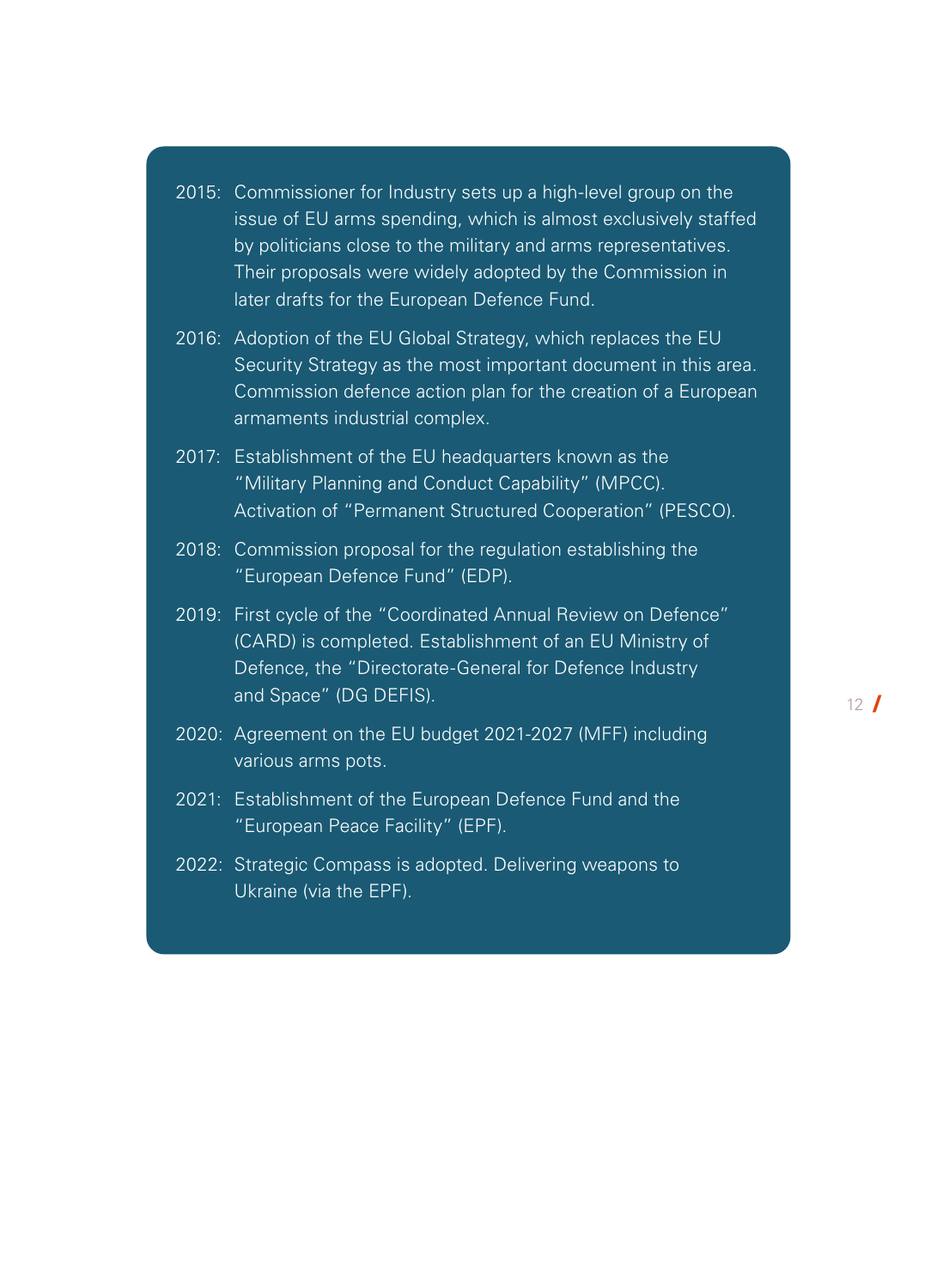## THE STRATEGIC COMPASS – PURPOSE AND HISTORY OF ORIGIN

Work on the Strategic Compass was started under the German Presidency in the second half of 2020 and completed under the French Presidency, and was adopted on 25 March 2022. The debate on the document was preceded by a threat analysis carried out by the European External Action Service (EEAS) using intelligence from the individual states and concluded in November 2020. To this day, neither members of the European Parliament nor national parliaments have been able to view this threat analysis – even storing it at the secret security office of the Bundestag was rejected.<sup>24</sup>

Based on the subsequent dialogue between the Member States, the European External Action Service again took on the task of preparing a first draft, which should have originally only contained 15 pages. However, this initial version (REV0) of 9 November 2021 in the German version already had 28 pages. REV1, which was published on 6 January 2022, is the first "real" version written by the Member States responsible for this EU policy area. The majority of the text should have been in place following the additional revision (REV2) on 18 February. As a result of the Russian attack on Ukraine, however, the threat analysis was significantly revised, with the addition of further versions – REV3 (5 March) and REV4 (15 March). All but a few details were contained in the 47-page text, which was finally adopted by the Heads of State and Govern-ment on [25](#page-36-0) March 2022.<sup>25</sup>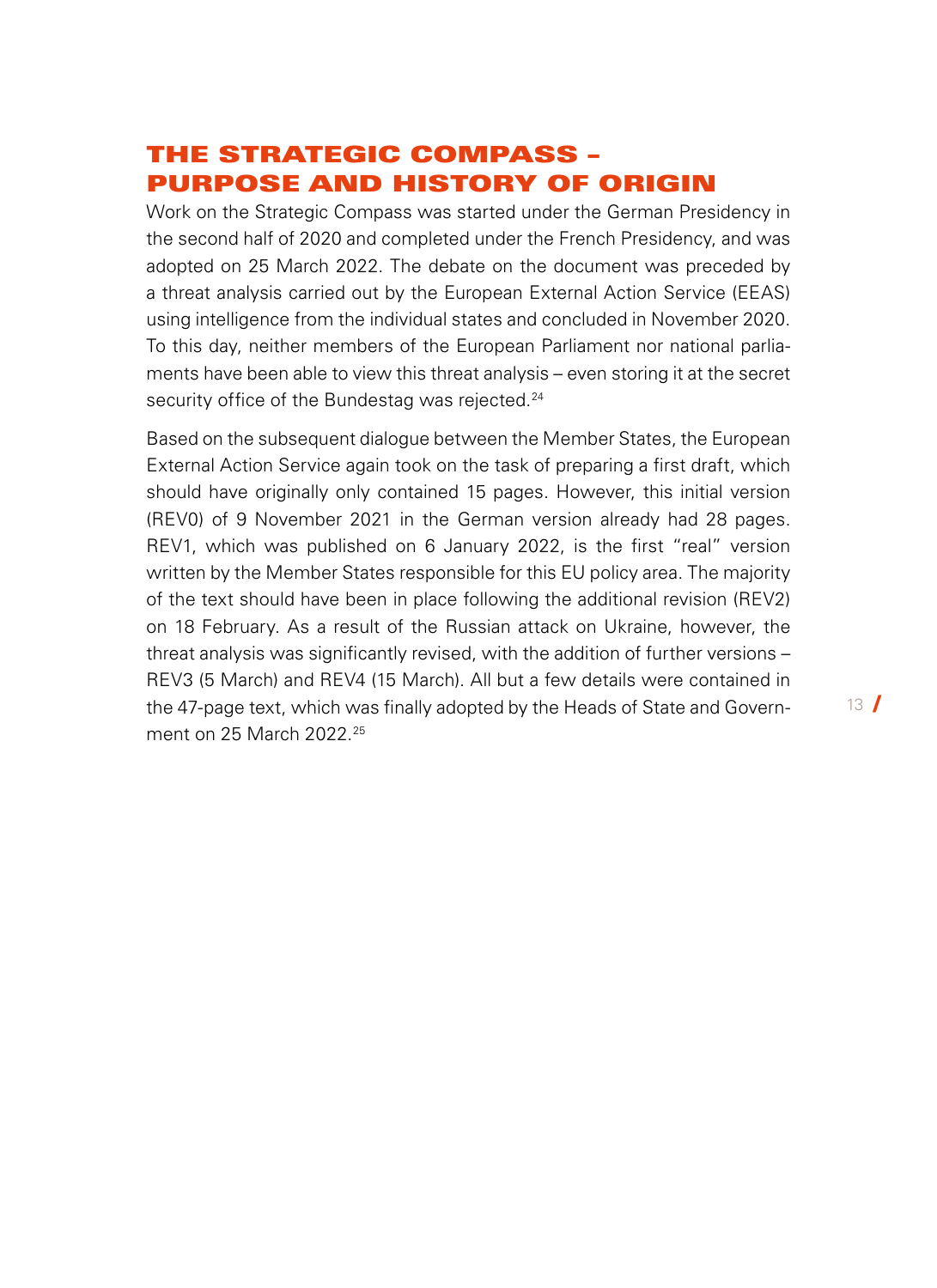#### CHRONOLOGY OF COMPASS VERSIONS

9 November 2021: Proposal (REV0) 6 January 2022: 1st version (REV1) 18 February 2022: 2nd version (REV2) 05 March 2022: 3rd version (REV3) 15 March 2022: 4th version (REV4) 17 March 2022: 5th version (7334) 18 March 2022: 6th version (7334 Rev1) 21 March 2022: 7th version (7334 Rev2 - final) 21 March 2022: Adopted (EU Council) and 25 March 2022: (European Council)

> Source: Pugnet, Aurélie: Comment s'est concoctée la boussole stratégique? On vous donne la recette!, [Bruxelles2](https://club.bruxelles2.eu/2022/03/comment-sest-concoctee-la-boussole-strategique-on-vous-donne-la-recette/), 31/03/2022.

The Strategic Compass sees itself as a "common strategic vision for the security and defence policy of the EU" for the "next five-to-ten years" (SC: 6). In the future, the EU's High Representative for Foreign Affairs and Security Policy is to present an annual progress report and, as early as 2025, they can "submit proposals for a possible revision of this Strategic Compass" (SC: 47). The text itself begins with a threat analysis, on the basis of which around 60 proposals are subsequently submitted, most of which have been provided with concrete timelines in four different areas ("acting", "securing", "investing", "working with partners"), to contribute manifestly to a greater commitment.

Although the Compass is quite clearly located in second place below the global strategy within the strategy levels, it also partly updates the situation assessment presented in the EUGS, which has changed since then, especially with regard to Russia (and China). The Compass also aims to clarify and operationalise the much-vaunted strategic autonomy. At the same time, the Compass is intended to guide an update of the targets, in some cases even presenting very concrete figures which, as in the case of the Rapid Reaction Force with 5,000 soldiers, tend towards what the task of a military target actu $14$   $\sqrt{ }$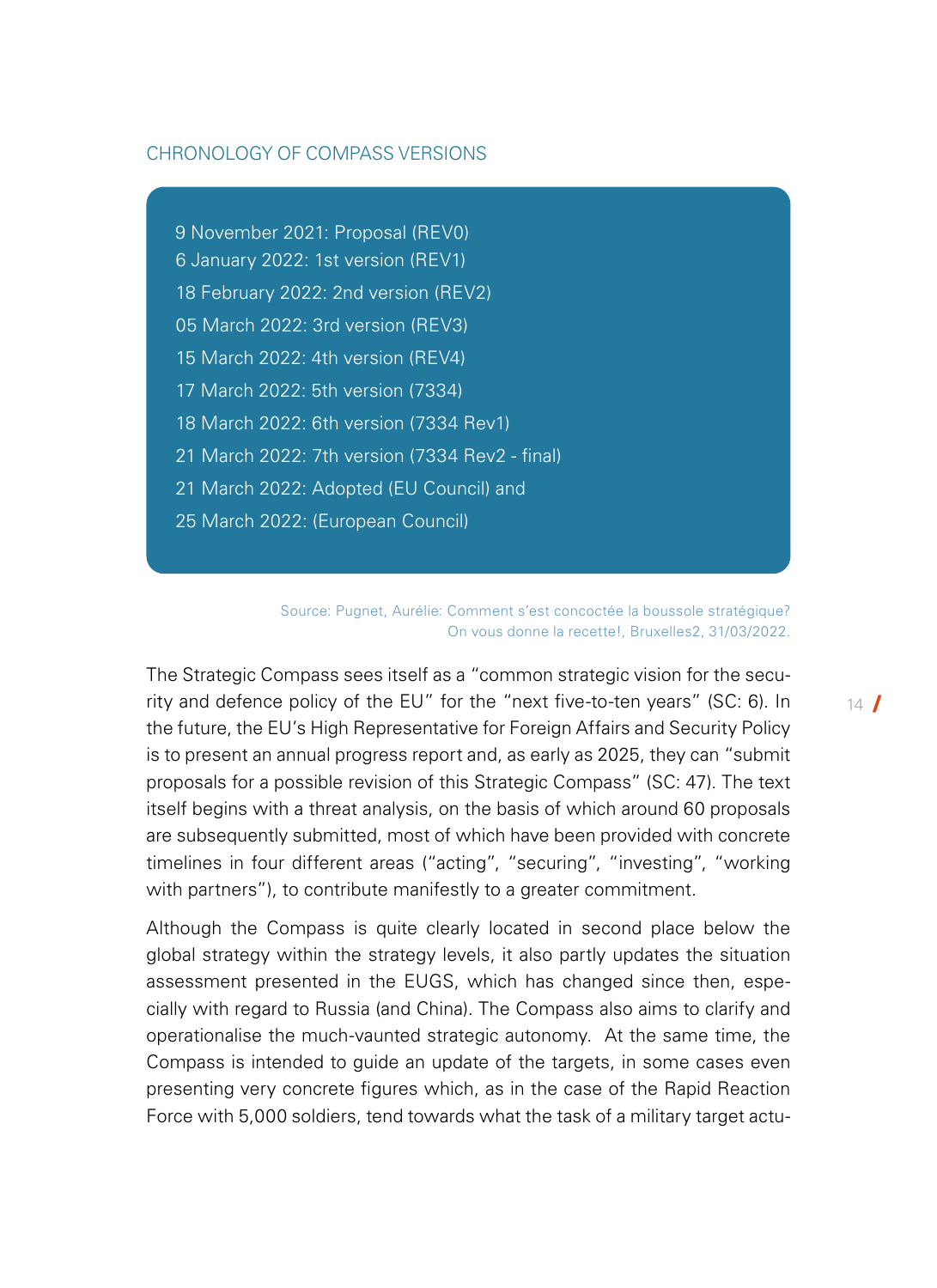ally is. Finally, the document seeks to synchronise global strategy and targets with implementation within the triad of CDP/CARD, PESCO and EDF.

#### JOSEP BORELL: "LANGUAGE OF POWER"

"To avoid being among the losers of the rivalry between the US and China, we need to re-learn the language of power and see ourselves as a top-tier geostrategic player. [...] Whether through the use of European trade and investment policy […] or by strengthening security and defence instruments – we have many starting points to make an impact. Europe's problem is not a lack of power. The problem is rather the lack of political will to pool these power factors to ensure they are coherent and to maximise their impact" (Josep Borell (EU High Representative): The EU must re-learn the language of power, Tagesspiegel, 08.02.2020).

The core of all this, however, stems from demands by the EU's High Representative, Josep Borell, who vociferously argues that Europe must learn the "language of power" in times of intensifying conflicts between the major powers to continue to assert its interests in the future – and the Strategic Compass is a central document to implement this: "The framework conditions for European security and defence policy have changed. For example, the EU Global Strategy (EUGS) from 2016 is considered partly outdated. The geopolitical context has become more competitive with the intensification of China-US rivalry, the redefinition of US leadership and the questioning of global governance. The EU's ambitions have also increased: The Union should speak the "language of power". The Compass should also close a gap in the EU document hierarchy, namely that of the operationalisation of the EUGS. The EU's military ambitions, as reflected in capabilities and cooperation needs and how the armed forces fit into a future approach to defence, have not been sufficiently clarified. The Strategic Compass should provide this and cover the next ten years."[26](#page-36-0)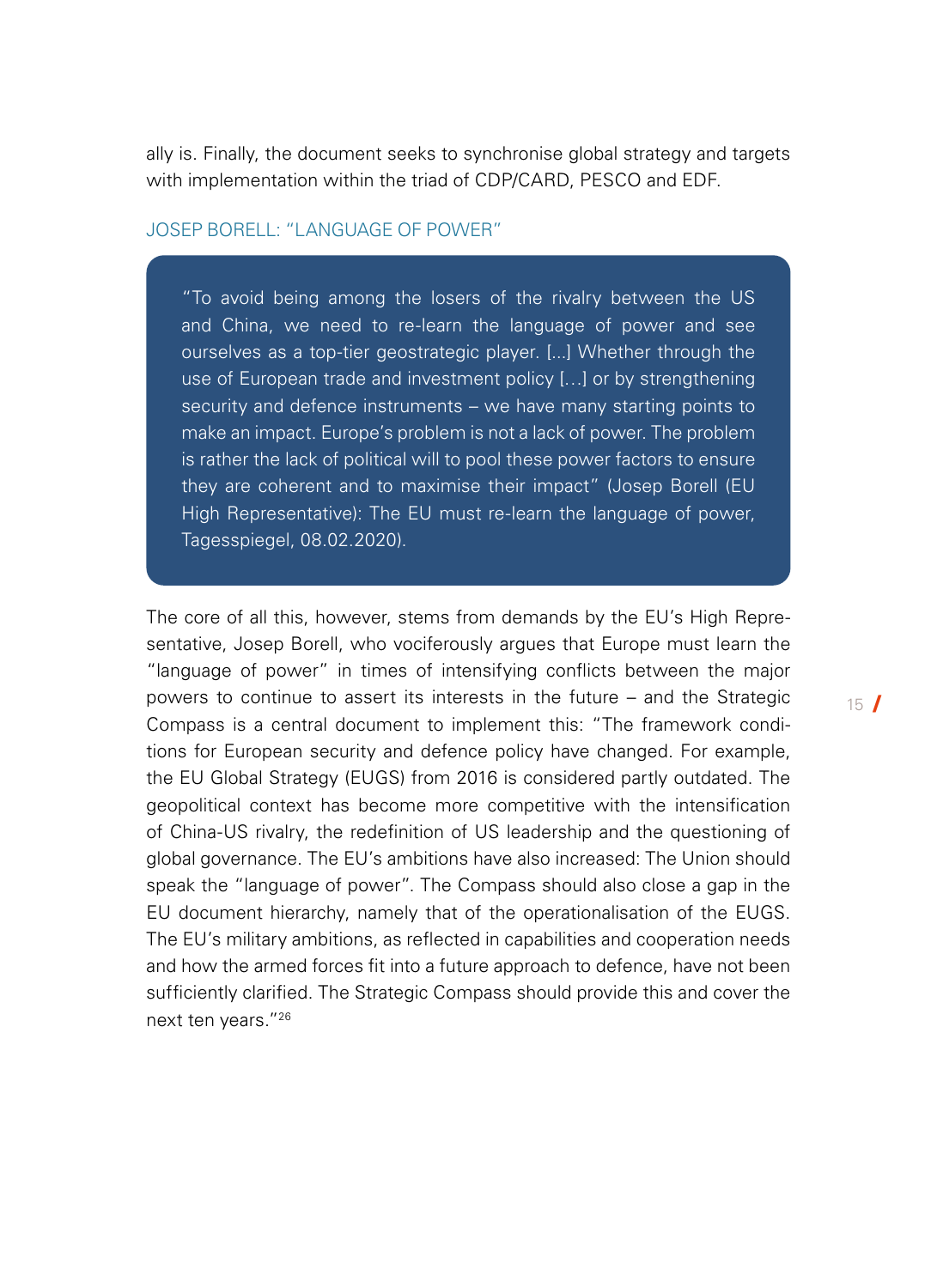#### EU DEFENCE PLANNING PROCESS

#### **EU GLOBAL STRATEGY**

Defining general objectives and interests

#### MILITARY TARGET

- Determining specific troop sizes
- Determining weaponry, etc.

#### STRATEGIC COMPASS

- Threat analysis
- Clarification of targeted skills

#### PRIORITIES (CDP/CARD)

- Stocktaking
- Priority setting
- Identification of cooperation options

#### **PROJECTS** (PESCO)

- Major EU projects
- Minimum 3 countries
- 20 armament criteria
- Incl. commitment to CDP, CARD and strat. autonomy

#### FUNDING (EDF)

- Financing research & development of EU projects
- Minimum 3 countries
- PESCO preference
- Strengthening the arms base

#### **GLOBAL POWER THROUGH STRATEGIC AUTONOMY**

Figure 2: own chart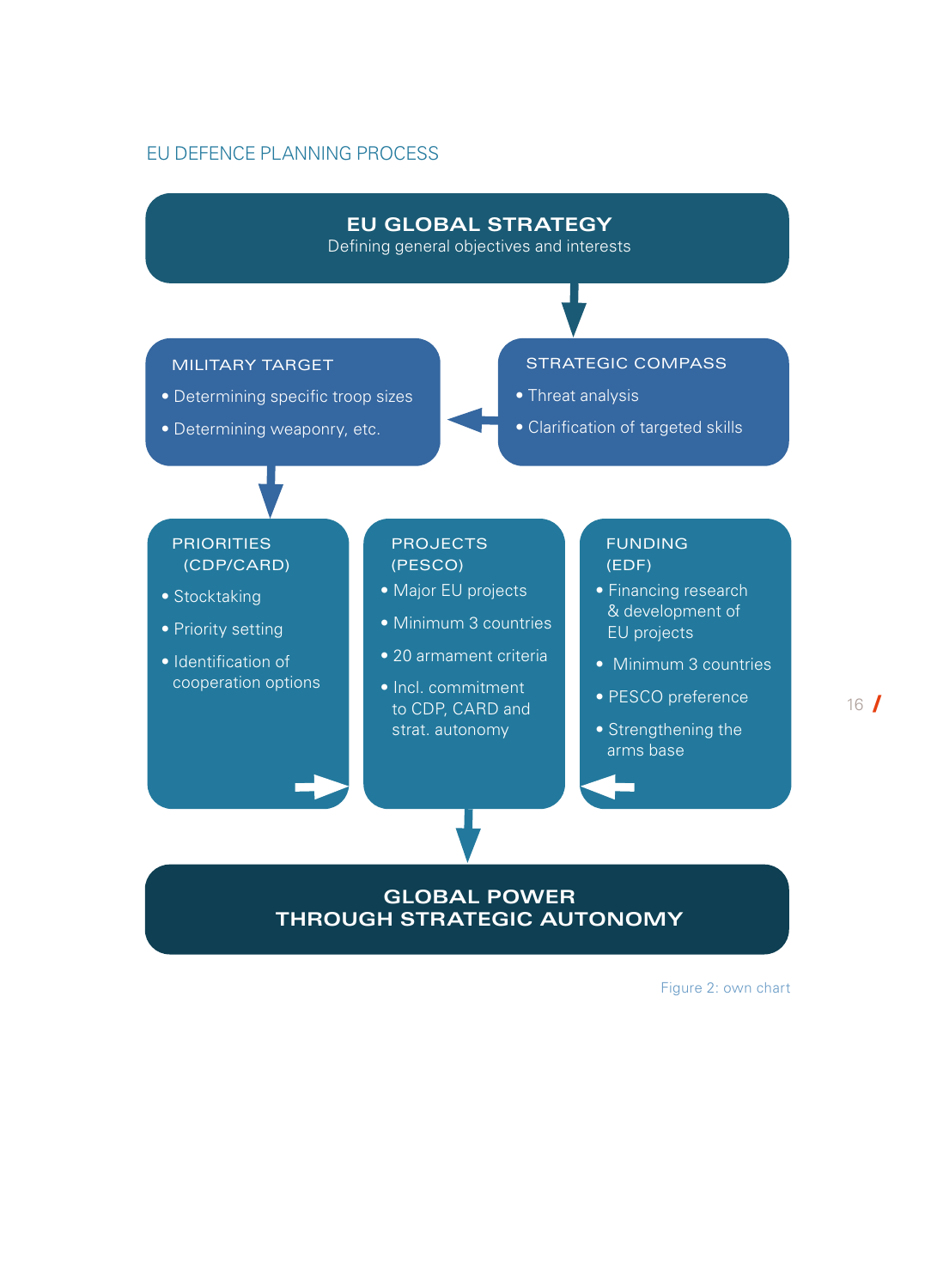## <span id="page-16-0"></span>II. THREAT ANALYSIS – RUSSIA AND THE RETURN OF POWER POLITICS

For the first time, the Member States agreed on a joint threat analysis as part of the Strategic Compass, which will be updated every three years in the future, and which is considered a process of some importance. $27$ Whilst secret, it can be assumed with some certainty that their results were included in the first chapter of the Compass ("The world in which we live"). The EU faces "multiple threats" ranging from "terrorism, violent extremism and organised crime to hybrid conflicts, weapons proliferation and irregular migration". These threats are considered to threaten "the security of the EU on our southern and eastern borders and beyond" (SC: 8). It goes on to say that the "recent geopolitical changes" require the EU to "urgently assume more responsibility for its own security", both "in its neighbourhood and beyond" and "if possible with partners and if necessary alone" (SC: 12).

In short: So the EU feels threatened by almost everything and everyone – almost everywhere. Since this threat bundle was presented up to version REV3 without any priorities, very different camps sometimes criticised the Compass somewhat arbitrarily.[28](#page-37-0) It was, therefore, almost a friendly understatement when, before the outbreak of the Ukraine war, for example, a paper from the "Stiftung Wissenschaft und Politik" accused "the security policy tasks" of not being clearly prioritised in the Compass."[29](#page-37-0) Paradoxically, the Russian attack on Ukraine and the subsequent unplanned revisions led in some ways to a much more compelling document. Now, every aspect is viewed almost exclusively from a single perspective: its role in increasingly tough rivalry with Russia (and to a lesser extent, China).

### RUSSIA AND THE RETURN OF POWER POLITICS

From the very first draft Compass of 9 November 2021, there was a significant shift in emphasis compared to the EU Global Strategy of 2016, in which the rivalry between the great powers, and with Russia in particular, was given a much greater and more threatening status. After the Russian attack  $17<sup>1</sup>$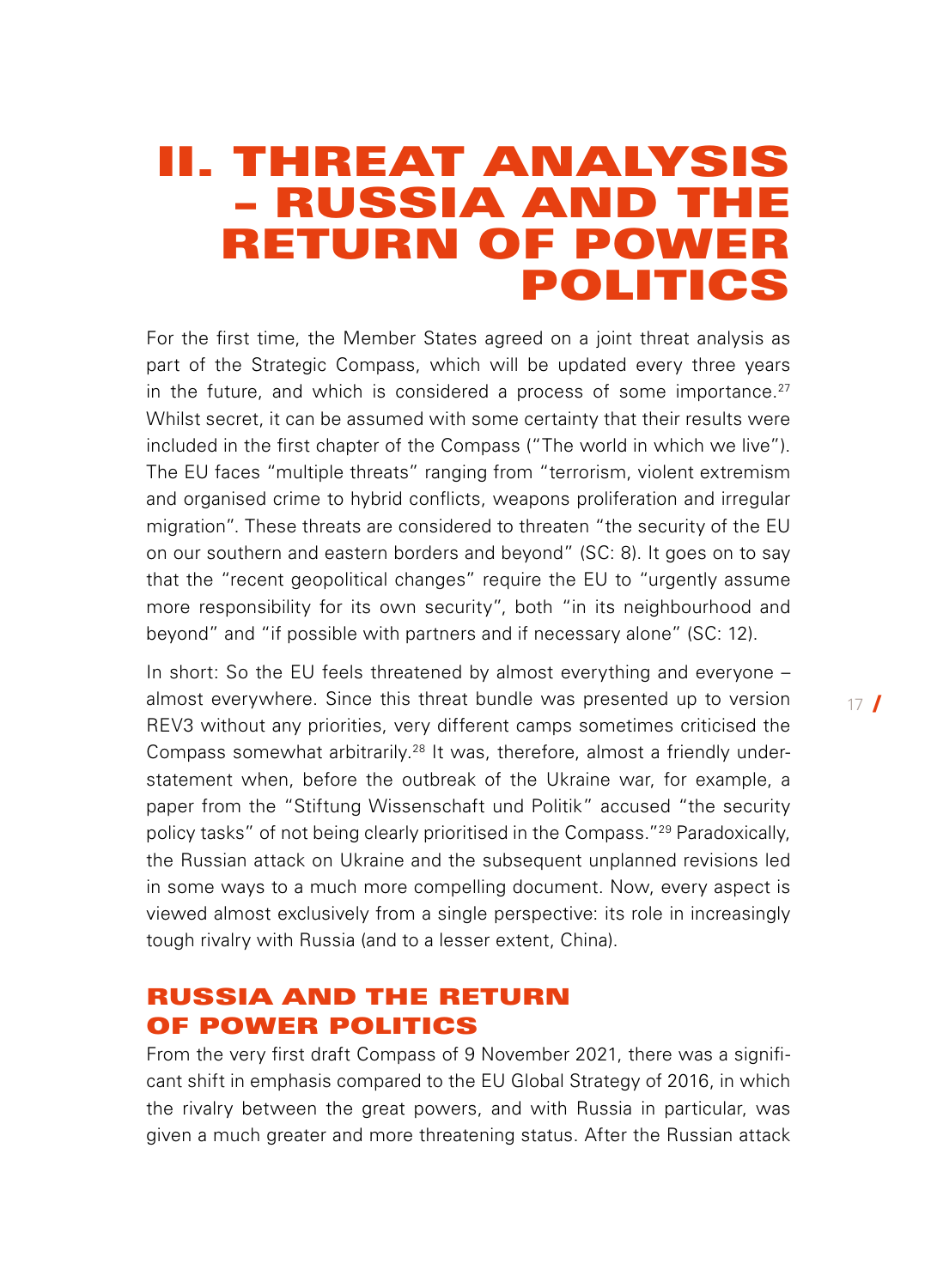on Ukraine, the Compass was revised several times as described, and a separate sub-chapter, "The return of power politics in a disputed multipolar world", was inserted. It now classifies Moscow's "aggressive and revisionist actions" as a "serious and immediate threat to the European security order and the security of European citizens" (SC: 7). Compared to the first versions, passages such as the following have been added: "Russia's war of aggression means a tectonic shift in Europe's history, [hence] the most important change in international relations is a return to power politics and even armed aggression" (SC: 5).

As if the world had suddenly become completely different; now, after the Russian war of aggression, everything seems to make "sense". Where it was not previously clearly stated – or could be – why the European Union should become more involved in certain regions or areas, a clear answer could now be given: because of Russia.

Geographically, it is not least the Sahel region where, incidentally, the EU was present long before Russia with military operations, which has now been chosen as the theatre where Moscow's increased influence is to be pushed back. For example, a passage about the actions of the Russian mercenary group, Wagner, was not included in the Compass in version REV3 until the Russian attack on Ukraine: "Russia is taking part in operations in places such as Libya, Syria, the Central African Republic and Mali, and uses crises opportunistically, including recourse to disinformation and mercenaries such as the Wagner Group. All of these developments pose a long-term and immediate threat to European security, which we will continue to resolutely oppose" (SC: 7). A little later it then says: "Stability in the Gulf of Guinea, the Horn of Africa and in the Mozambique Channel remains a major security concern for the EU, partly because they are important trade routes. At the same time, we are seeing growing geopolitical rivalry in Africa involving both global and regional players" (SC: 10).

The war against Ukraine showed Russia's "willingness to use maximum military force, regardless of legal or humanitarian considerations, combined with hybrid tactics, cyberattacks, foreign information manipulation and interference, economic pressure and pressure on the energy sector and aggressive nuclear rhetoric" (SC: 7). Because of the "return of power politics", for example, the "high seas, airspace, space and cyberspace […] are increas-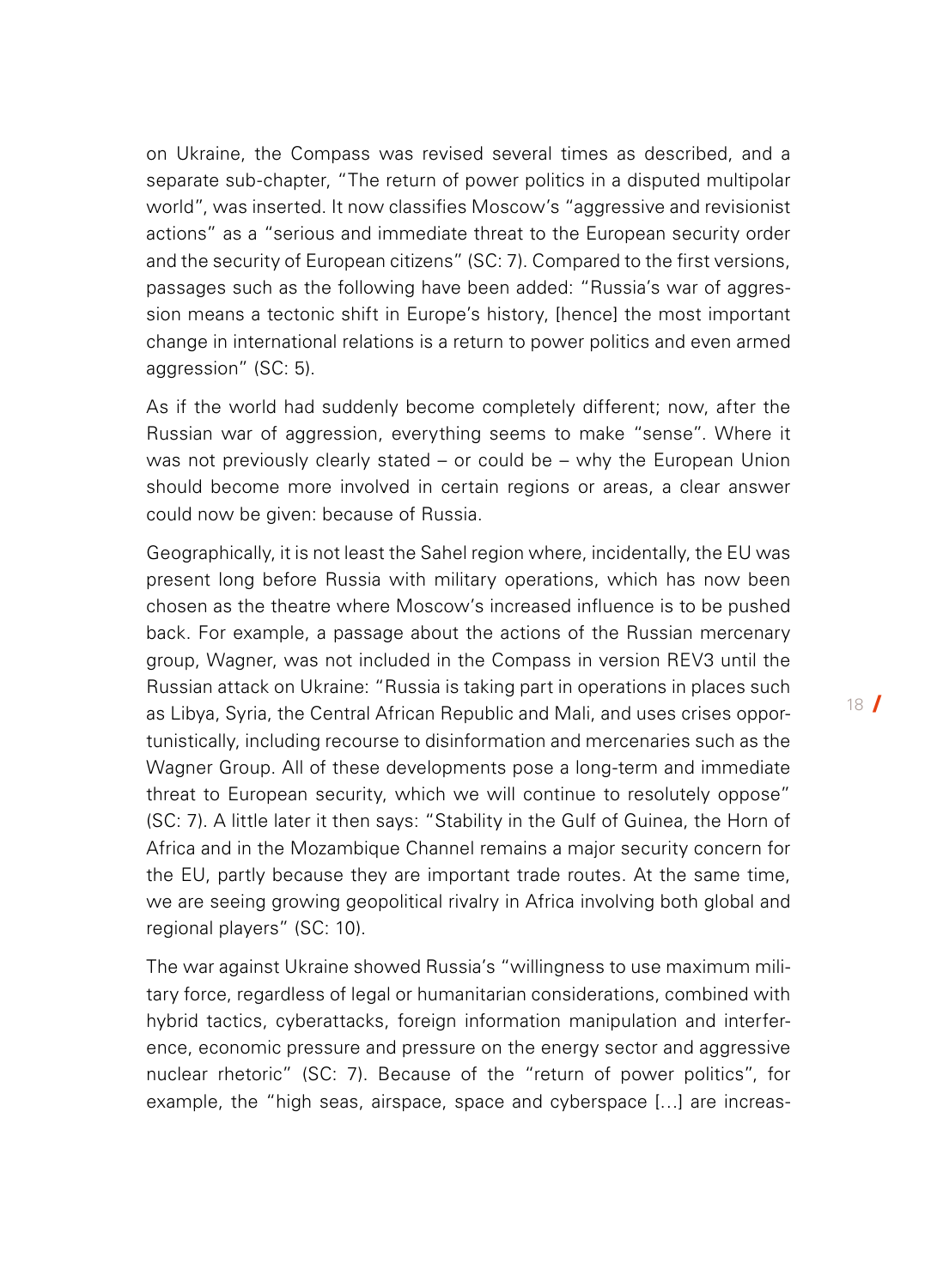ingly contested" and states taking part in "rivalry for governance systems and a real struggle of narratives" (SC: 5).

That is why, this year, the Union intends to present an "EU toolkit against hybrid threats" and a "toolkit against foreign manipulation" and to begin "work on a joint cyber unit". This year, the EU would also like to "initiate strategic deliberations on aviation to ensure free and safe European access to airspace", to submit an "EU Space Strategy for Security and Defence" by 2023 and to further develop "EU mechanisms for observing the maritime security situation" by 2025 on the basis of an updated "Maritime Security Strategy" (SC: 27f.).

### CHINA AS A SYSTEM RIVAL

When the European Union warns against a return of power politics, conflicts with Russia have dominated, especially since recent events, but of course this always means China. Compared to Russia, the tone of China is much softer, but the Compass contains the following sentence, for example: "China is a cooperation partner, economic competitor and systemic rival" (SC: 8).

In doing so, the document included an expression first adopted by the Commission in 2019, which was the starting point for a much more confrontational EU-China policy.[30](#page-37-0) For some time now, the so-called Indo-Pacific has been regarded as the main scene of current and especially future Western-Chinese power conflicts. Its central role as a trade route, the increasing militarisation of the region and unresolved and increasingly gruff claims to ownership of various islands make the Indo-Pacific one of the current and future geopolitical pivotal zones. With the adoption of the "EU strategy for cooperation in the Indo-Pacific region" by the Council conclusions of 16 April 2021<sup>31</sup> and the Joint Communication from the Commission and the High Representative of 16 September 2021<sup>32</sup>, officially known as the EU Indo-Pacific Strategy, the EU emphasised not only the growing importance of the region, but also the desire to show a stronger military presence there in the future.<sup>[33](#page-37-0)</sup>

The Strategic Compass also highlights the region itself and the need for greater engagement there: "A new centre of global competition has emerged in the Indo-Pacific region, where geopolitical tensions are threatening the rule-based order in the region and putting pressure on global supply chains. The EU has a vital geopolitical and economic interest in stability and security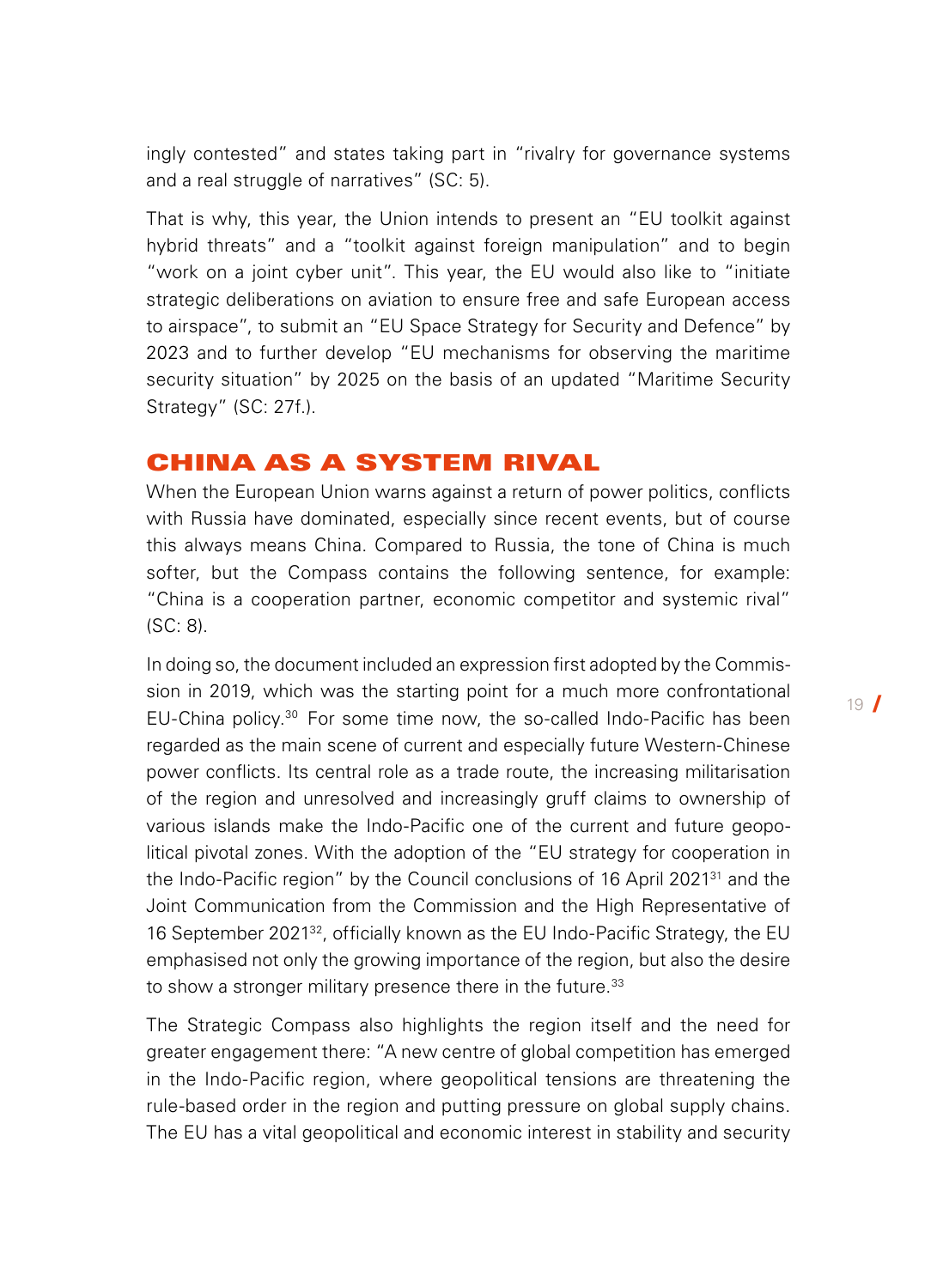in the region. We will, therefore, protect our interests in the region, including by ensuring the primacy of international law in maritime and other areas. China is the EU's second largest trading partner and an essential partner to meet global challenges. At the same time, China's increasingly assertive stance in the region is encountering a backlash" (SC: 10).

A major means of countering this increasingly assertive Chinese stance is a greater military presence in the region. Central to this is the new instrument of a "Coordinated Maritime Presence" (CMP). The mechanism provides that in regions that have been branded as areas of primary interest by the EU, the maritime presence of the individual states will henceforth be coordinated and systematised under the official umbrella of the EU. The Gulf of Guinea was selected as a pilot project for this in January 2021, and in February 2022, the Council decided to establish another such presence in the Indo-Pacific (which, according to EU understanding, extends from East Asia to the East Coast of Africa): "Based on this positive example, the Council […] has decided to initiate the implementation of the CMP approach in the North-Western Indian Ocean by identifying a maritime area of interest that extends from the Strait of Hormuz to the southern tropic and from the north of the Red Sea to the middle of the Indian Ocean."[34](#page-37-0)

The subsequent Strategic Compass states that the EU wants to "strengthen maritime, aviation and space activities, in particular by extending the coordinated maritime presence to other areas, starting with the Indo-Pacific region" (SC: 3). It can, therefore, be assumed that regions further east, possibly even the highly conflicted South China Sea, could be considered in this case. It goes on to say that "until 2023, in addition to more frequent port visits and EU patrols, the intention is to carry out LIVEX maritime exercises with partners in the Indo-Pacific region " (SC: 46)

## COMPETITION FOR GREAT POWER & NEED FOR ACTION

The threat analysis in the Strategic Compass, which primarily focuses on Russia, provides the breeding ground to suggest an immense need for action from a military perspective, which is then reflected on the following pages in phrases such as "our security is at stake" or that the EU must "double its efforts to implement our integrated approach to security issues, conflicts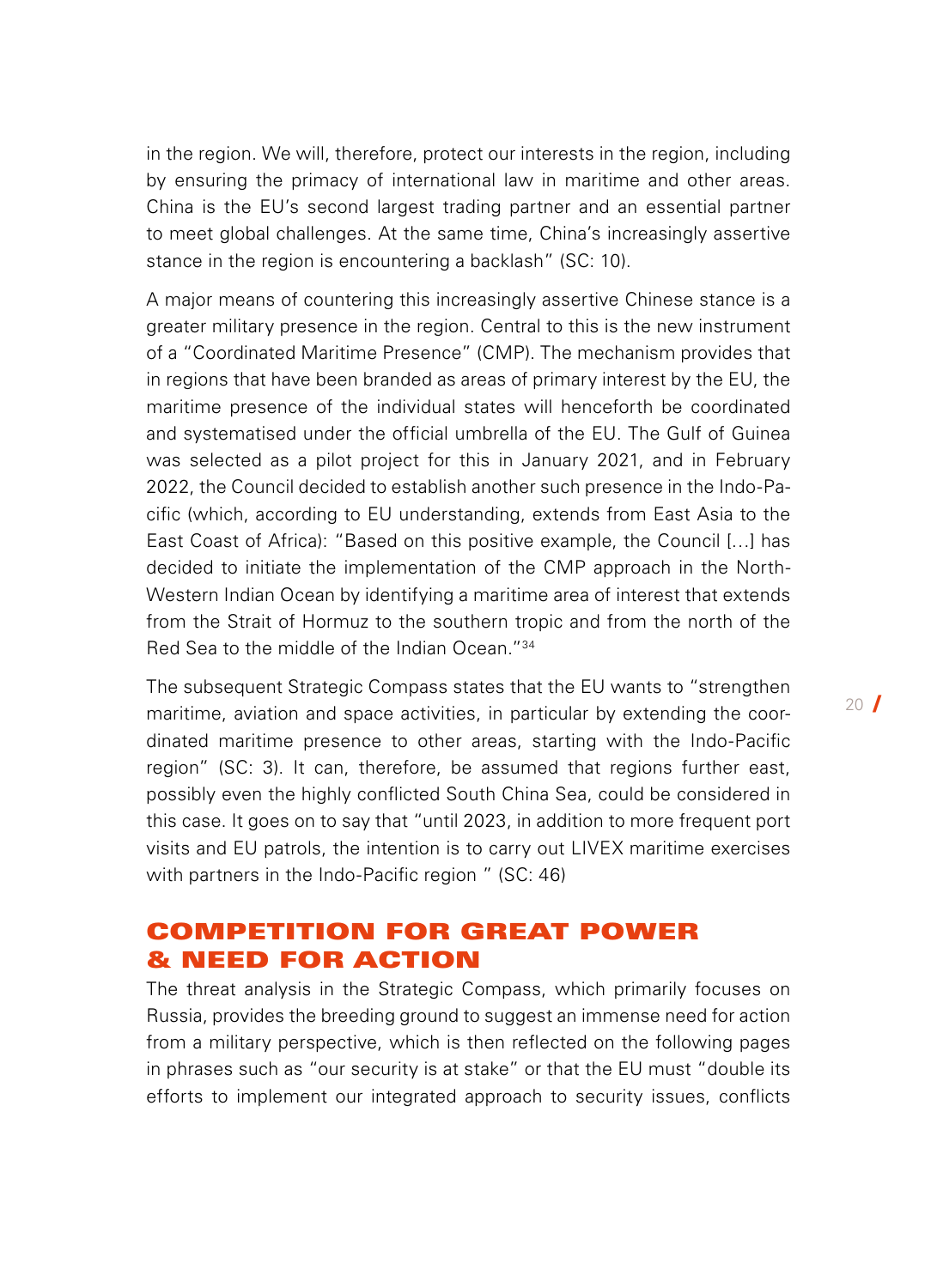and crises" and "act with significantly increased urgency and determination due to the new strategic landscape". (SC: 12).

However, while the threat analysis presented in the first chapter was thoroughly revised after the Russian attack on Ukraine, this does not apply to the recommendations for action contained in later chapters. In itself, however, this is not surprising, because the overarching objective of establishing the European Union as an independent military power under the heading of strategic autonomy existed long before Moscow decided to take this fatal step.

 $21$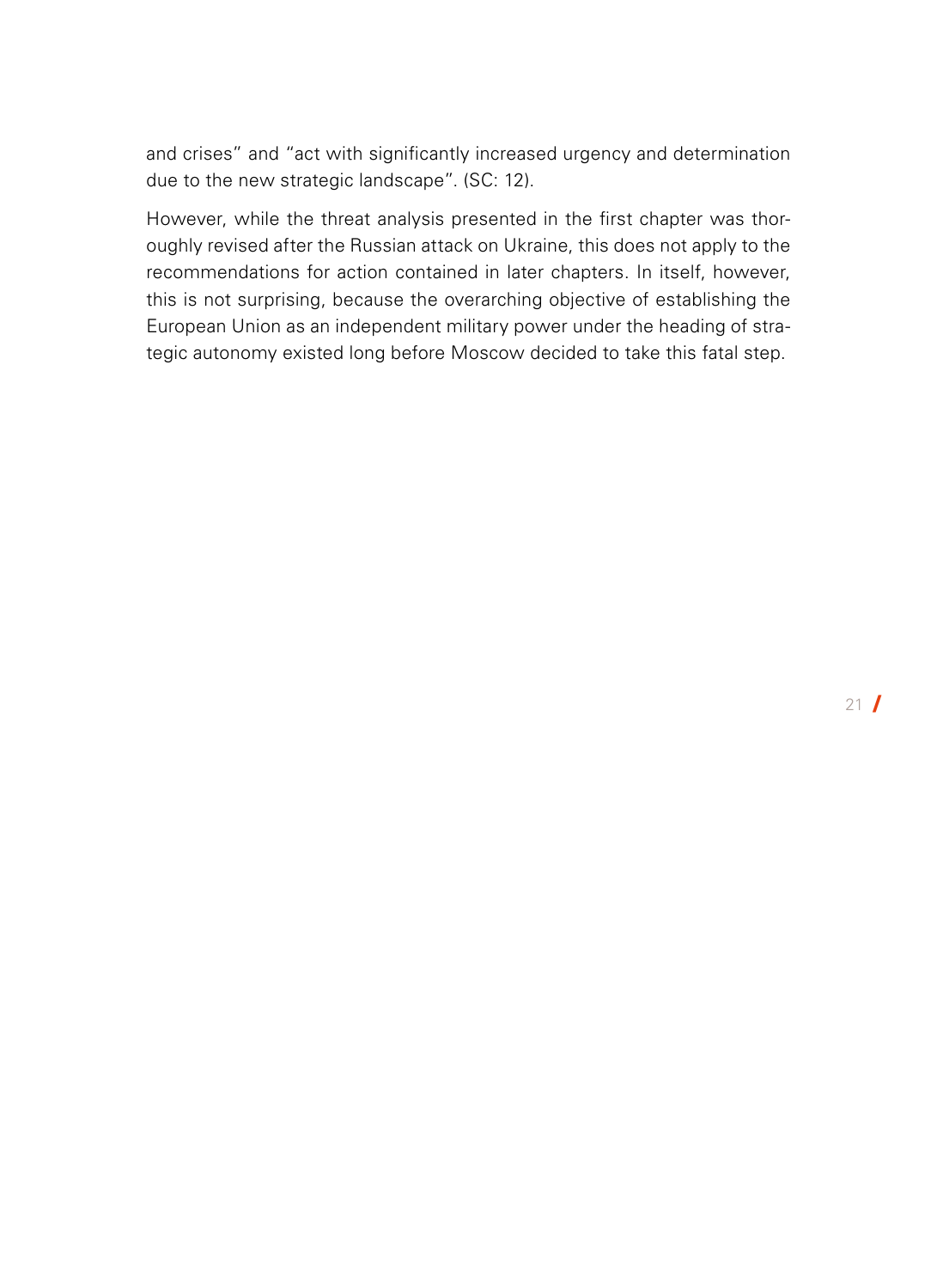## <span id="page-21-0"></span>III. ACT & INVEST – AUTONOMOUS POLITICAL, OPERATIONAL AND INDUSTRIAL CAPABILITIES

Following the threat analysis, the Strategic Compass attempts to "better" coordinate the various hierarchical levels of European strategy and armed forces planning. It also presents, however, as already mentioned, around 60 concrete proposals, many of which are intended to "improve" political and operational capabilities in the area of "action", while in the area of "investment" the focus is primarily on industrial autonomy.

### REACTION FORCE WITHOUT **CONSENSUS**

The reason for the failure to deploy the EU combat troops available since 2007 is above all the consensus principle, which has been branded as crippling. It delayed all the decision-making processes, giving individual countries occasions to block decision, which would have meant that the EU combat troops would have had to stay in the garage time and time again. Against this background, the EU High Representative, Josep Borell, took the initiative at the end of August 2021, proposing to set up a new 5,000-soldier reaction force. Together with four other EU countries (the Netherlands, Portugal, Finland and Slovenia), Germany then fed a discussion paper on the EU ministerial meeting on 21 October 2021 into the debate. Subsequently, this unit, called the "Rapid Deployment Capacity" unit, was also an integral and prominent part of the Strategic Compass from the first version. Preparations are expected to begin in 2022, with full operational capability planned for 2025. As a "modular armed force", the Rapid Deployment Capability will consist of up to "5,000 operational forces, including land, air and naval components", including the "required strategic enablers" (SC: 14)[.35](#page-37-0) Both "rescue and evacuation operations" and the "initial phase of stabilisation operations", i.e. war operations in a "non-threatening environment", are planned as fields of use (SC: 14). At the

 $22<sup>7</sup>$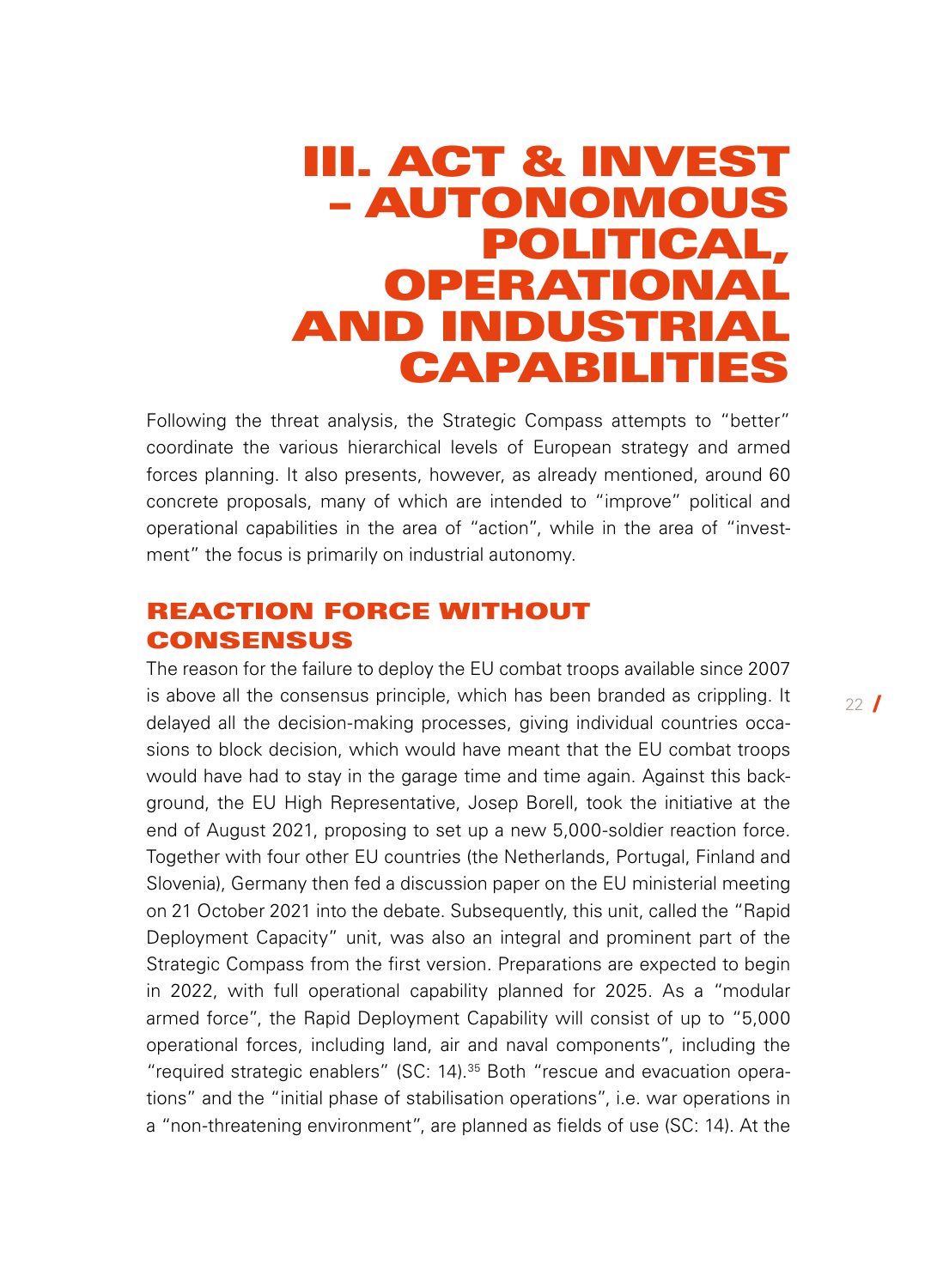same time, a series of "improvements" are intended to ensure that the new force does not meet the same "fate" as the combat troops. This includes "longer standby times" (SC: 14) of one year (compared to six months for combat troops), frequent manoeuvres, "better" financing, but above all new planning, leadership and decision-making structures.

The European Union having its own military headquarters for planning and carrying out military operations has long been regarded as an essential building block towards operational autonomy.<sup>[36](#page-37-0)</sup> The battlegroups are still commanded by the respective leading nation, but this will change in the future when the new unit is set up. In future, national headquarters be able to do this, as will the "Military Planning and Conduct Capability" (MPCC) launched in June 2017 as a key part of a future EU headquarters. At first, it "only" had the ability to lead non-executive operations with no powers to aggressively enforce mandate objectives. In November 2018, however, its powers were extended to smaller executive military operations involving up to 1.500 soldiers.<sup>[37](#page-37-0)</sup> According to the Strategic Compass, this capability is now to be increased to the battalion size of the Rapid Deployment Capability: "By 2025 at the latest, the Military Planning and Conduct Capability will be able to plan and carry out all military missions without executive powers and two smaller or medium-sized military operations and LIVEX exercises" (SC: 19). The MPCC, no longer the national operational headquarters, should then constitute the "preferred management structure" (SC: 16).

With regard to political autonomy, the Compass stresses that the Union must "strive for greater flexibility in our decision-making process" (SC: 14). This refers to the decision to initiate an EU military operation, which remains subject to the principle of consensus, which makes EU intervention considerably more difficult and is therefore, apparently, to be overturned. This should be achieved through a combination of the formation of ad hoc coalitions (Article 44 TEU)<sup>[38](#page-38-0)</sup>. which in future should be able to carry out military operations as small groups on behalf of the EU, and the introduction of "constructive abstentions" (Article 31 TEU) (SC: 14). With such abstentions, a decision will only fail if at least one third of the Member States, making up at least one third of the Union's population, explicitly disagree with it. The consensus principle that has been in force up to now would thus be effectively overturned on one essential point, and the influence of Germany and France, in particular, would increase considerably.<sup>[39](#page-38-0)</sup>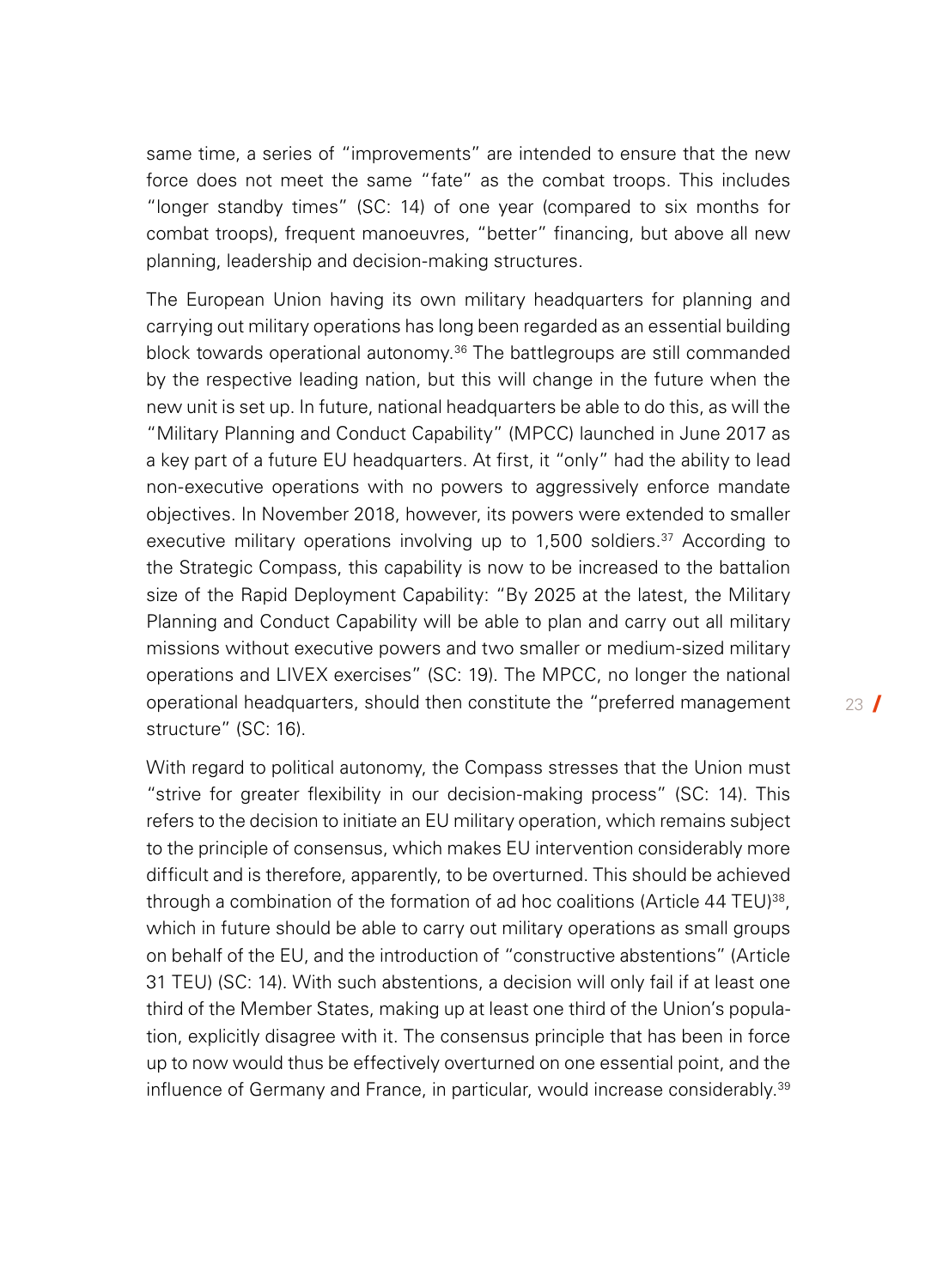The main aim seems to be for sceptical states to come under enormous pressure in the future, instead of vetoing military action, agreeing by constructive abstention to pave the way for a coalition of the willing parties. Whether this will actually succeed remains to be seen; for small and medium-sized Member States, in particular, the principle of consensus is an essential means of exerting any influence at all on decision-making in the EU. In any case, it was announced that the practical arrangements would be decided by 2023 – one of the most important decisions that the Compass shifted into the future.

Another stumbling block so far has been financing EU military operations. For the lion's share of costs, the polluter pays principle has been applied, with each country having to pay its own share ("costs lie where they fall"). However, this procedure is primarily a thorn in the side of the countries that generally provide the majority of soldiers in EU operations, and they would like to see these costs "socialised" to a greater extent. The criticism is also often raised that this approach has the effect of discouraging smaller Member States from becoming more involved in EU military operations because it entails additional high costs. For this reason, the "European Peace Facility" (EPF), which was launched in March 2021, was intended to increase the share of costs financed by all EU states to between 35 and 40 per cent (previously, only about 10 to 15 per cent was possible via the so-called Athena mechanism)[.40](#page-38-0) According to the Compass, this share is to be increased even further by 2023 in order to further increase the willingness to participate in EU military operations: "We are committed to creating incentives for the establishment of forces for military missions and operations, for example, by improving the transparency and predictability of troop rotation and by expanding the scope for common costs under the European Peace Facility" (SC: 17).

### ARMAMENT INCENTIVES – MILITARY AMBITION AND INVESTMENT

The investment chapter of the Strategic Compass proposes concrete arms projects and incentive systems for transnational projects. Above all, however, the aim is to establish the link between generating troops and capacity with the higher strategic levels, which has hitherto been weak. So, one of the most important Compass measures – postponed, however, to the future once more – is likely to be the announcement of an update of the military target: "By 2023, we will revise our target process and bring the development of military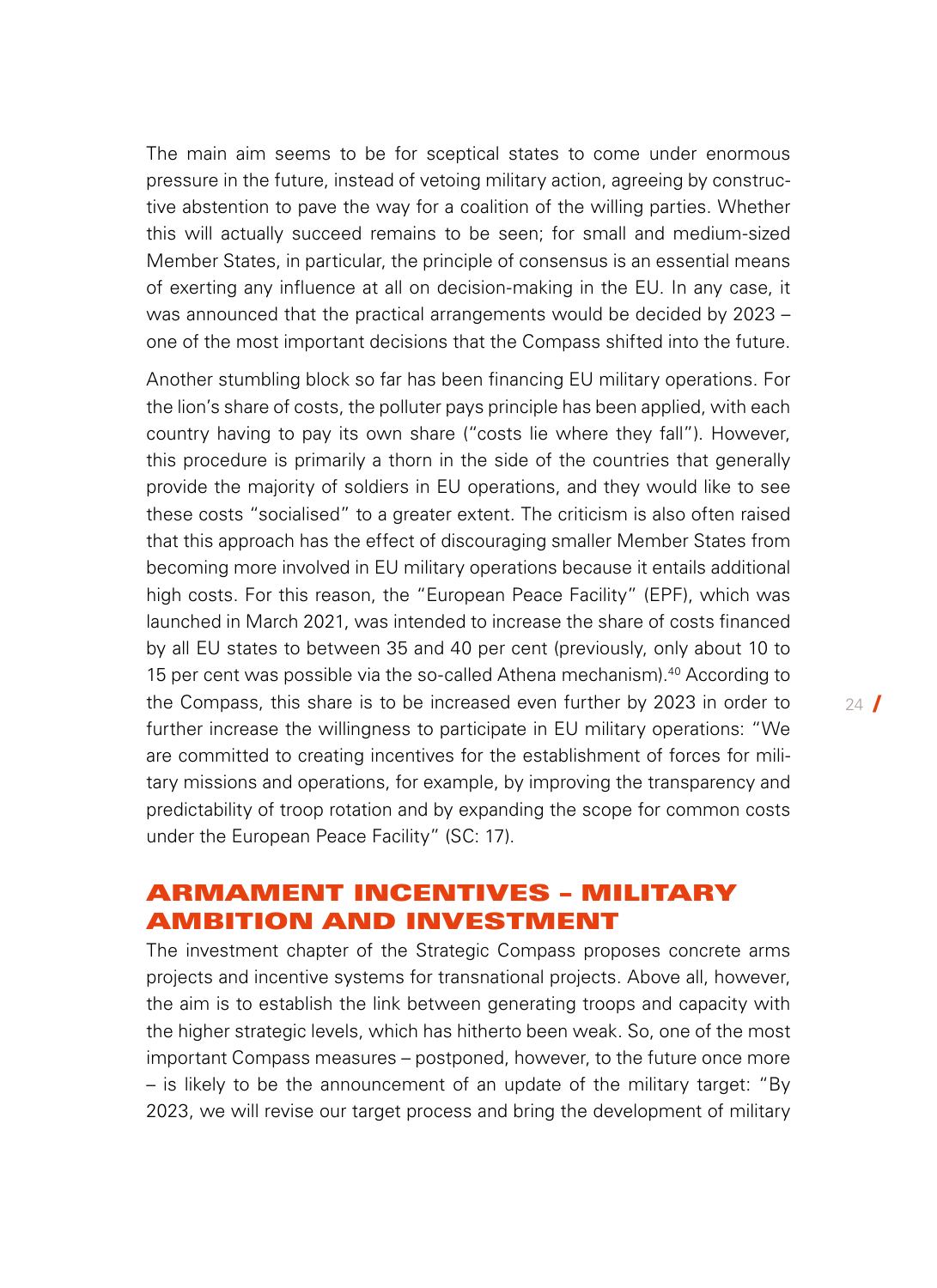capabilities closer to operational needs, making a critical contribution to the capability development plan" (SC: 36).

Subsequently, in the key areas identified in the CARD process, the aim was to launch transnational arms projects under PESCO and to finance them using the EDF. This is how a "round" armament process is to be created – and for this to even happen, the entire area will be kept more prominently in view in the future: "We will maximise coherence between EU defence initiatives – the Coordinated Annual Defence Review, Permanent Structured Cooperation and European Defence Fund. In this context, the High Representative / Vice-President / Head of the European Defence Agency will chair the annual meetings of defence ministers on EU defence initiatives on capability development and make full use of all existing formats" (SC: 33).

Specifically, it would then be necessary to make full use of "Permanent Structured Cooperation and the European Defence Fund" in order to "develop the following strategic capabilities": regarding aviation capabilities, "fully interoperable capabilities of the next generation, in particular combat systems of the future (FCAS)"; regarding land capabilities, a new "main battle tank"; regarding maritime capabilities, the "priority area of a European surface patrol ship"; regarding space capabilities, "space-based earth observation and technologies for space situational awareness and space-based communication and navigation services"; regarding cyber capabilities, "new technologies, in particular quantum informatics, artificial intelligence and big data" (SC: 32).

Numerous other arms projects will also be named, preferably to be initiated transnationally in the coming years – as stated, the EU promises to achieve significant efficiency gains by consolidating arms contracts and arms companies. For this reason, "additional incentives" will apply (SC: 36), which in the first instance means the financial side. While EU military spending has also increased significantly from EUR 159 billion (2014) to EUR 198 billion (2020), adjusted for inflation, the Strategic Compass is pressing for further increases: "We will, therefore, significantly increase our defence spending – with a significant share of investment – focusing on identified strategic deficits" (SC 30).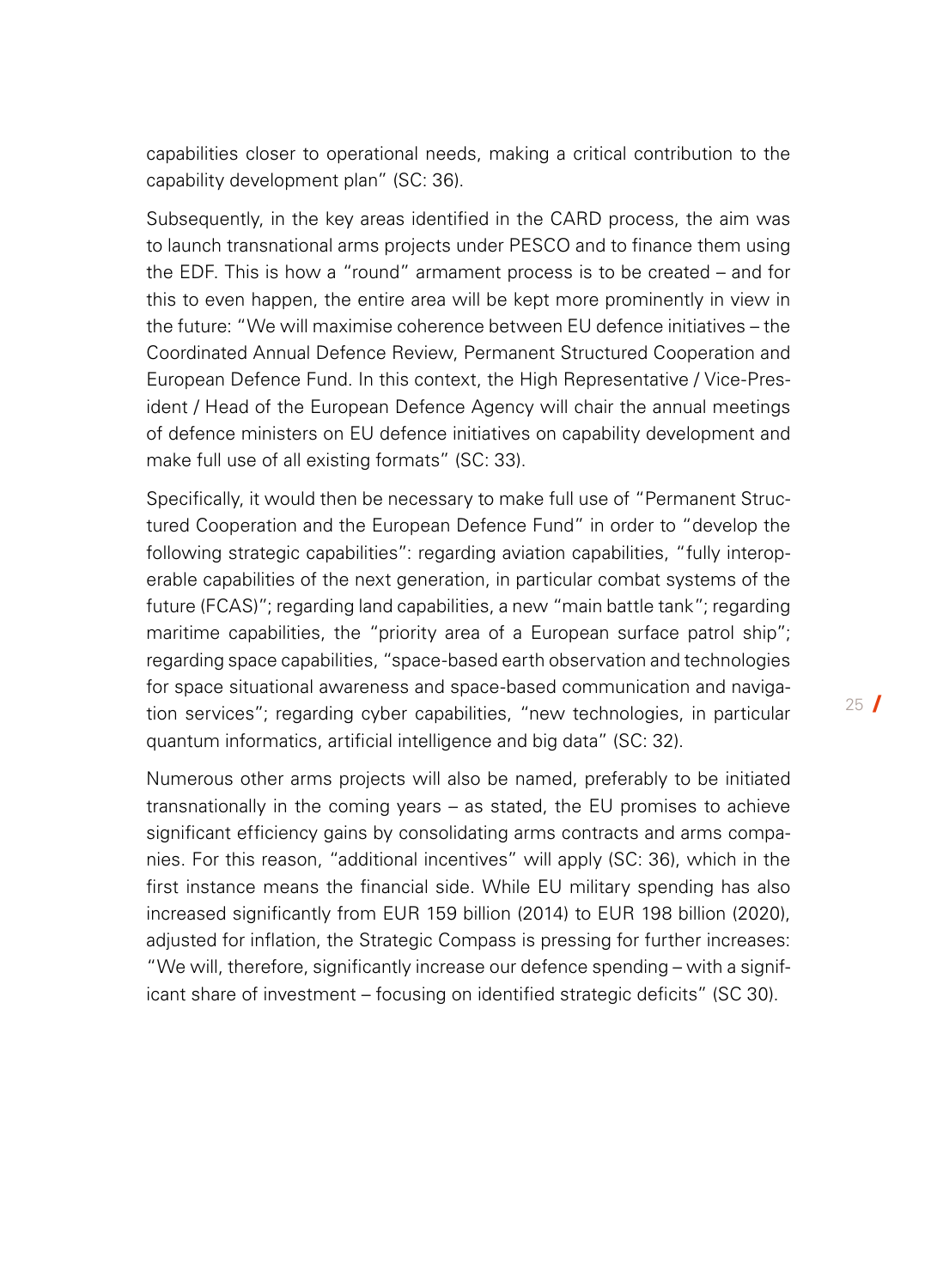| 'EU MILITARY EXPENDITURE 2014 TO 2020 (IN BILLION EURO) |      |      |      |      |
|---------------------------------------------------------|------|------|------|------|
| 2014                                                    | 2017 | 2018 | 2019 | 2020 |
| 159                                                     | 164  | 174  | 186  | 198  |

Table 1: The figures are inflation-adjusted and exclusive of Denmark and the UK. Source: EU Defence Agency (Defence Data of 31.12.2021).

Furthermore, a "possible reinforcement of the EDF premium system" (SC: 33) is considered, which so far envisages being able to cross-finance PESCO projects with 30 per cent instead of 20 per cent from this pot. It is also essential "to promote and facilitate access by the defence industry to private finance until 2023, including through optimal use of the European Investment Bank" (SC 37). This should primarily be about recouping the previous plans for a taxonomy that would, at least in part, classify the defence industry as socially harmEU military spending 2014 to 2020 (in billion euros)s of financing.<sup>[41](#page-38-0)</sup> Finally, concrete tax relief for the arms industry is to be tackled, as the EU plans "to work on a Commission proposal by early 2023 that would allow VAT exemption to promote the joint procurement and ownership of defence capabilities developed jointly within the EU" (SC: 38).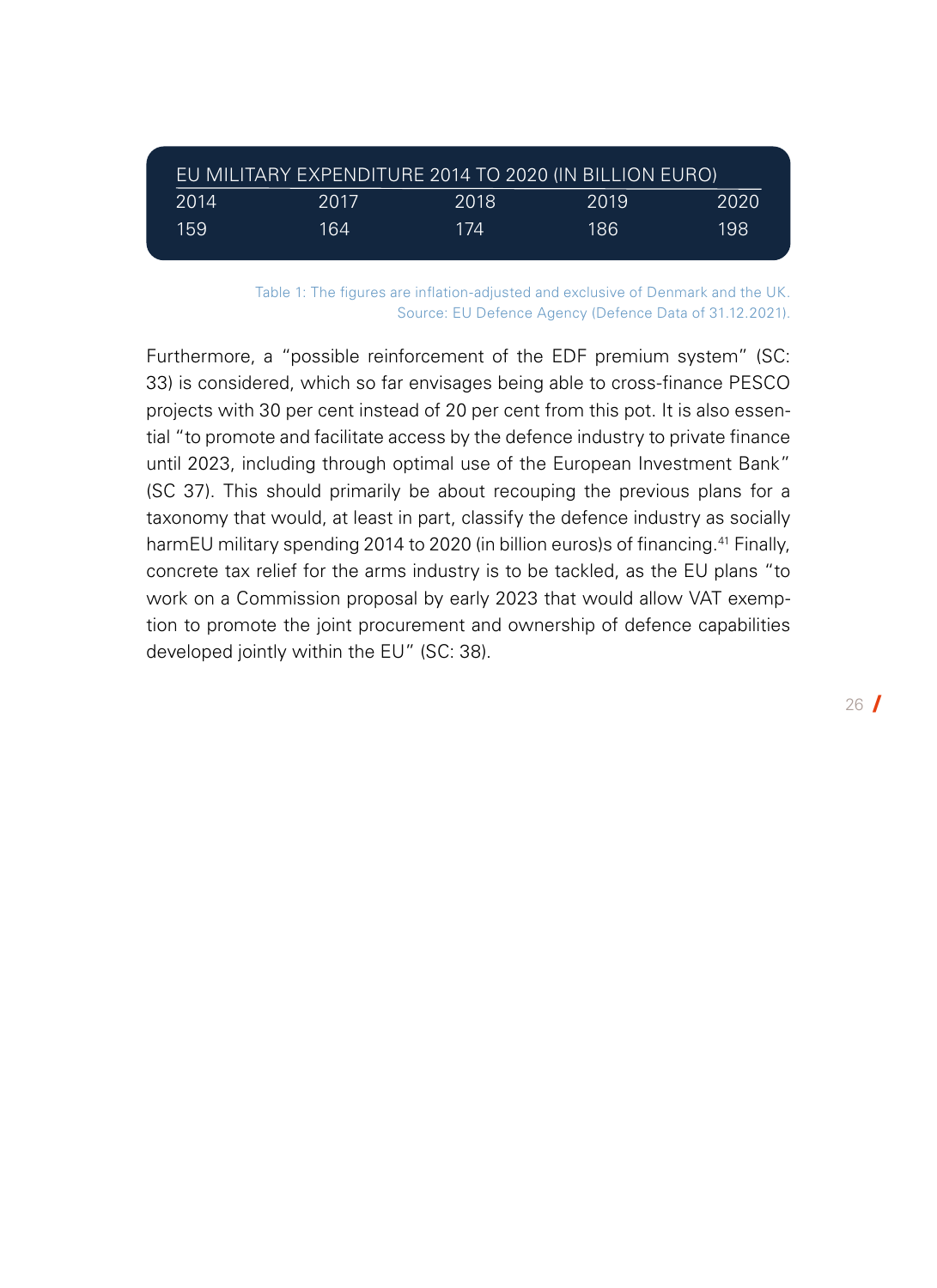## <span id="page-26-0"></span>IV. QUO VADIS COMPASS - WITH OR AGAINST NATO?

The concept of strategic autonomy leaves a great deal of room for manoeuvre, which is actually specifically intended. This is why it has repeatedly been the subject of various controversy.<sup>42</sup> For some, especially most Eastern European states, it can only mean a strengthening of the operational European military potential with clear subordination to NATO (and thus the US). Others, notably France, want a military apparatus that stands, as far as possible, on its own feet and that can certainly compete with the US in future. Germany occupies a central position here and the effort to balance both parties is also evident in the Strategic Compass: "This Strategic Compass will strengthen the EU's strategic autonomy and its ability to work with partners to safeguard its values and interests. A stronger and more capable EU in the field of security and defence will make a constructive contribution to global and transatlantic security and will complement NATO, which remains the foundation of the collective defence of its members. Both go hand in hand" (SC: 13).

Some commentators stress that the war in Ukraine has once again confirmed that Europe cannot defend itself in an emergency without the US, which is why it has shifted the balance in favour of NATO.<sup>43</sup> However, even after the departure of US President Donald Trump and the Russian attack on Ukraine, there are still many voices who want the EU to, as a minimum, be able to achieve full autonomy, at least in the medium term, should relations with the US deteriorate again – and possibly permanently – as in the time of Donald Trump. And it seems to be precisely such a partial autonomy that the Strategic Compass seeks: NATO continues to play first fiddle in it; at the same time, the condition have been created politically, operationally and industrially for significantly greater autonomy so that a transition to full autonomy can be achieved in the event of serious conflicts.

### ARTICLE 5 VS ARTICLE 42.7?

The order in the last Compass chapter "Working with partners" makes the EU priorities abundantly clear: First comes NATO, then the United Nations,  $27$   $\blacksquare$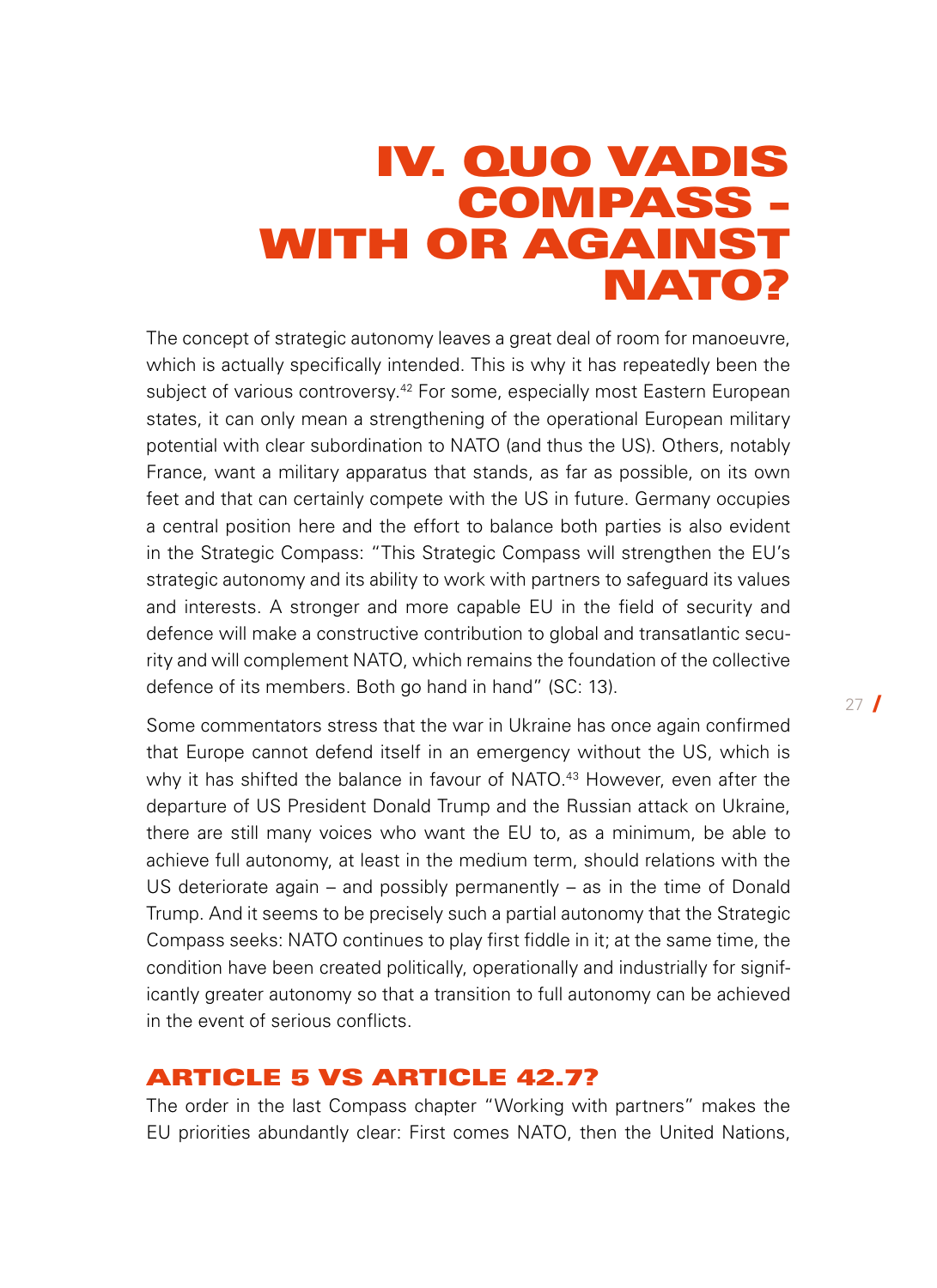then the OSCE[.44](#page-39-0) In this respect, it is not surprising that it says that the "strategic partnership between the EU and NATO" is "of decisive importance" for Euro-Atlantic security, as the "Russian aggression against Ukraine" has also shown (SC: 39).

The Compass refers to "unprecedented progress" in "strengthening cooperation with NATO", which was accompanied by two NATO-EU declarations in 2016 and 2018 (SC: 39). It agreed on close cooperation in various areas, such as military mobility or the fight against terrorism, and on a total of 74 individual measures[.45](#page-39-0) Accordingly, in the meantime, the question of whether a third NATO-EU declaration should be published as a commitment to the importance of the alliance before the Strategic Compass was debatable. However, the Russian attack on Ukraine pushed the issue into the background and the declaration was postponed to the NATO summit in June 2022.

There is also tension between the two parallel promises of assistance – Article 5 in the case of NATO and Article 42.7 in the case of the EU. Article 5 of the NATO Treaty is well-known; it obliges Member States to assist in the event of an attack (but does not specify the form it should take). Article 42.7 of the EU Treaty of Lisbon, which entered into force in 2009, also includes a so-called assistance clause: "In the event of an armed attack on the territory of a Member State, the other Member States owe it all the aid and assistance in their power, in accordance with Article 51 of the United Nations Charter.["46](#page-39-0)

Quite a few experts consider the wording in the EU version even more binding than that in the NATO Treaty text.<sup>47</sup> Here it is noticeable that after the Russian attack, for example, compared with REV1, the new chapter "Preparing together" was inserted in the Strategic Compass, in which the assistance clause now plays a more prominent role: "We will continue to invest in our mutual support under Article 42(7) […], in particular through frequent exercises" (SC: 17). It is stressed that this must be "in line with the obligations under the North Atlantic Treaty Organisation" (SC: 17); however, the tension between the two assistance clauses is obvious and their relationship to one another has to a certain extent not been clarified, or even seriously addressed.

## ATTACHMENT – REINSURANCE – COUNTER-POWER FORMATION?

To understand the direction taken in the Strategic Compass with regard to the relationship with the US and the substance of strategic autonomy, it is worth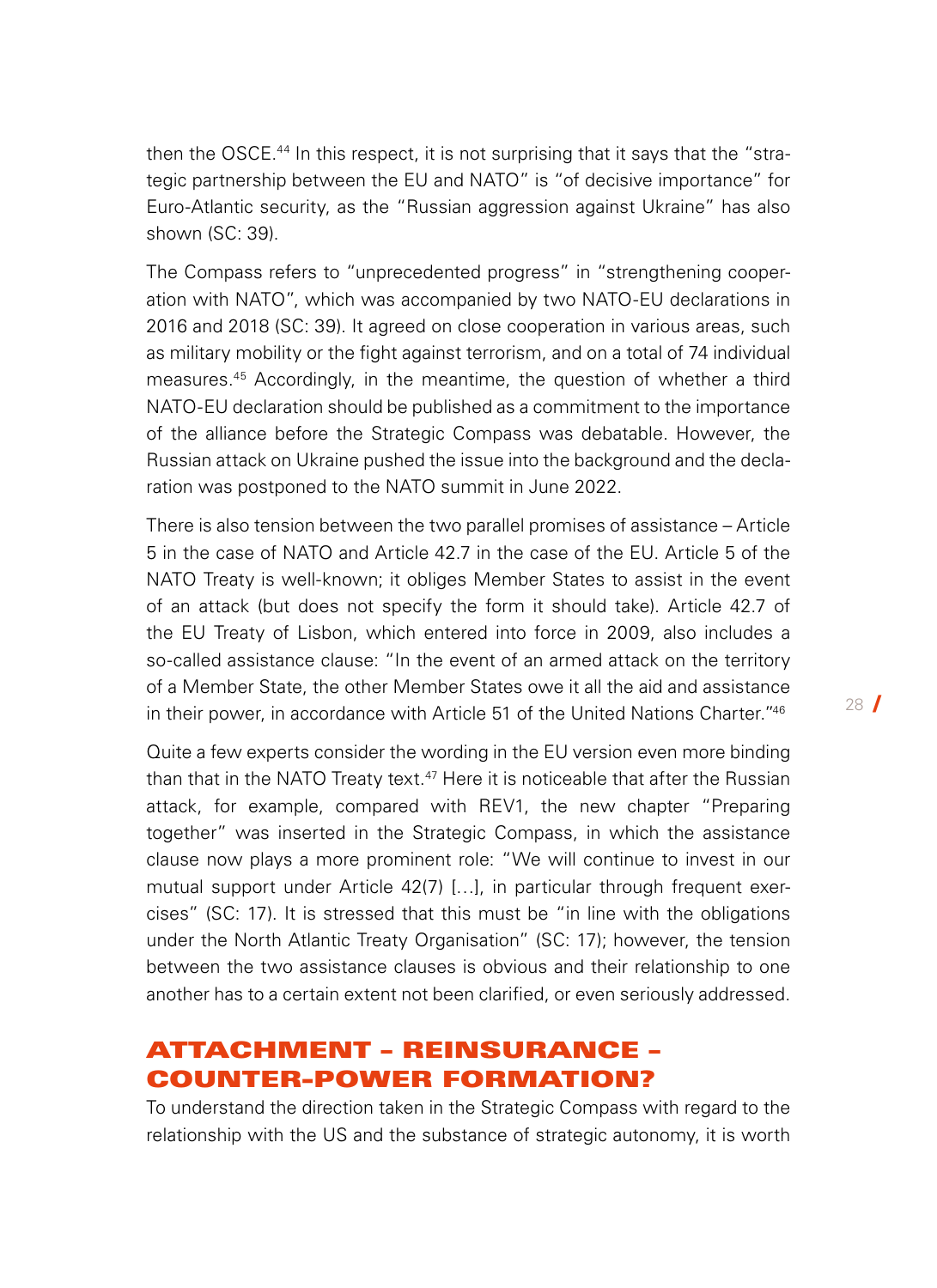taking a look at a study by the EU's own most important EU think tank, the Institute for Security Studies (ISS). It distinguishes three possible "forms of autonomy", which are described here somewhat casually with "attachment", "reinsurance" and "counter-power formation".

**Attachment** describes the development of comprehensive operational capacity to provide maximum support for NATO and the US, but without political or industrial arrangements – would be bought primarily "off the shelf" and in the case of the US that means: "Autonomous operational capabilities and autonomous industrial capacities need not be linked. From this perspective, the performance of defence equipment is more important than its origin.["48](#page-39-0) In the case of **reinsurance**, on the other hand, capacities already substantially decoupled from NATO would be built up, although not (yet) with the objective of forming a counter power, but as a basis for being able to transition as quickly as possible to full autonomy in the event of a serious crisis. Indications of this include continued close cooperation with NATO while establishing autonomous troops for medium-intensity operations, including planning and leadership capabilities, and costly strengthening of its own armaments industrial base (rather than buying much cheaper "off the shelf"): "From this point of view, strategic hedging is intended as a kind of insurance policy in the event that relations between two actors deteriorate and/or the hegemon withdraws its security guarantees.<sup>["49](#page-39-0)</sup> An entirely different dimension, on the other hand, is an active and offensive **counter-power formation** that is recognisable by features such as the full planning and operational capacity for high- and the extremely high intensity wars. Moreover, any Europeanisation of French nuclear weapons and an increase in military spending to 2% of the gross domestic product would be clear signs in such a direction: *"This form of autonomy would go far beyond current security policy targets and require a significant increase in defence spending, including the need to ensure any form of deterrence for European territory."*[50](#page-39-0)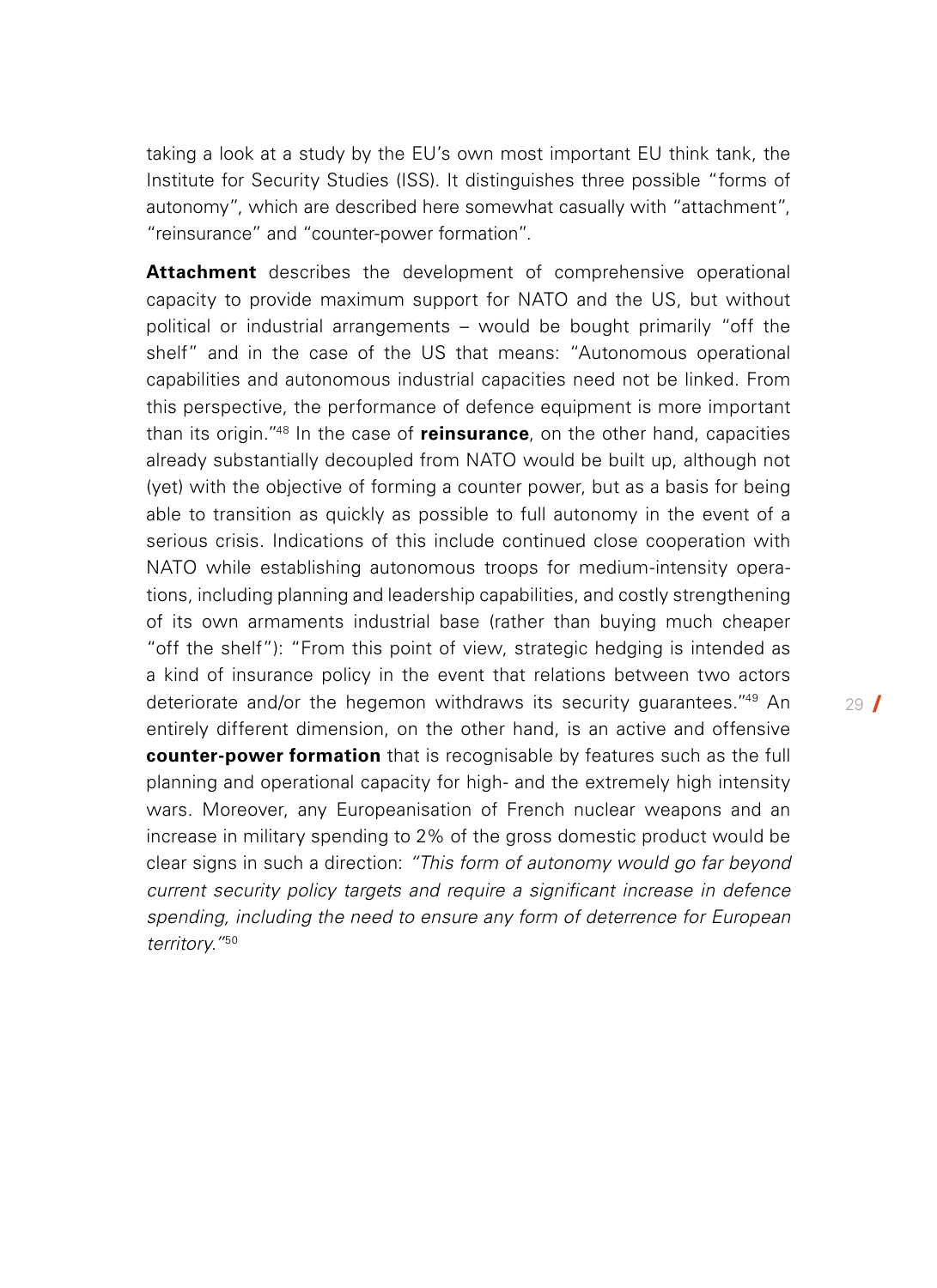#### POSSIBLE FORMS OF STRATEGIC AUTONOMY



#### Figure 3: own chart

30 /

At the time of publication in 2018, the author, Daniel Fiott, placed the EU somewhere between attachment and reinsurance. Despite the oft-heard thesis that the Ukraine war has resulted in the strengthening of NATO, it is relatively obvious that most of the measures envisaged in the Strategic Compass shift the pendulum more towards reinsurance. This is supported, for example, by the autonomous Rapid Deployment Capability for medium-intensity operations along with corresponding planning and leadership capabilities, but also by the strengthening of the triad of CARD, PESCO and EDF, which is explicitly intended to strengthen the development of a European armaments industrial complex. At the same time, a number of EU states – Germany, in particular – are now moving into the realm of possible counter-power formation in defence spending.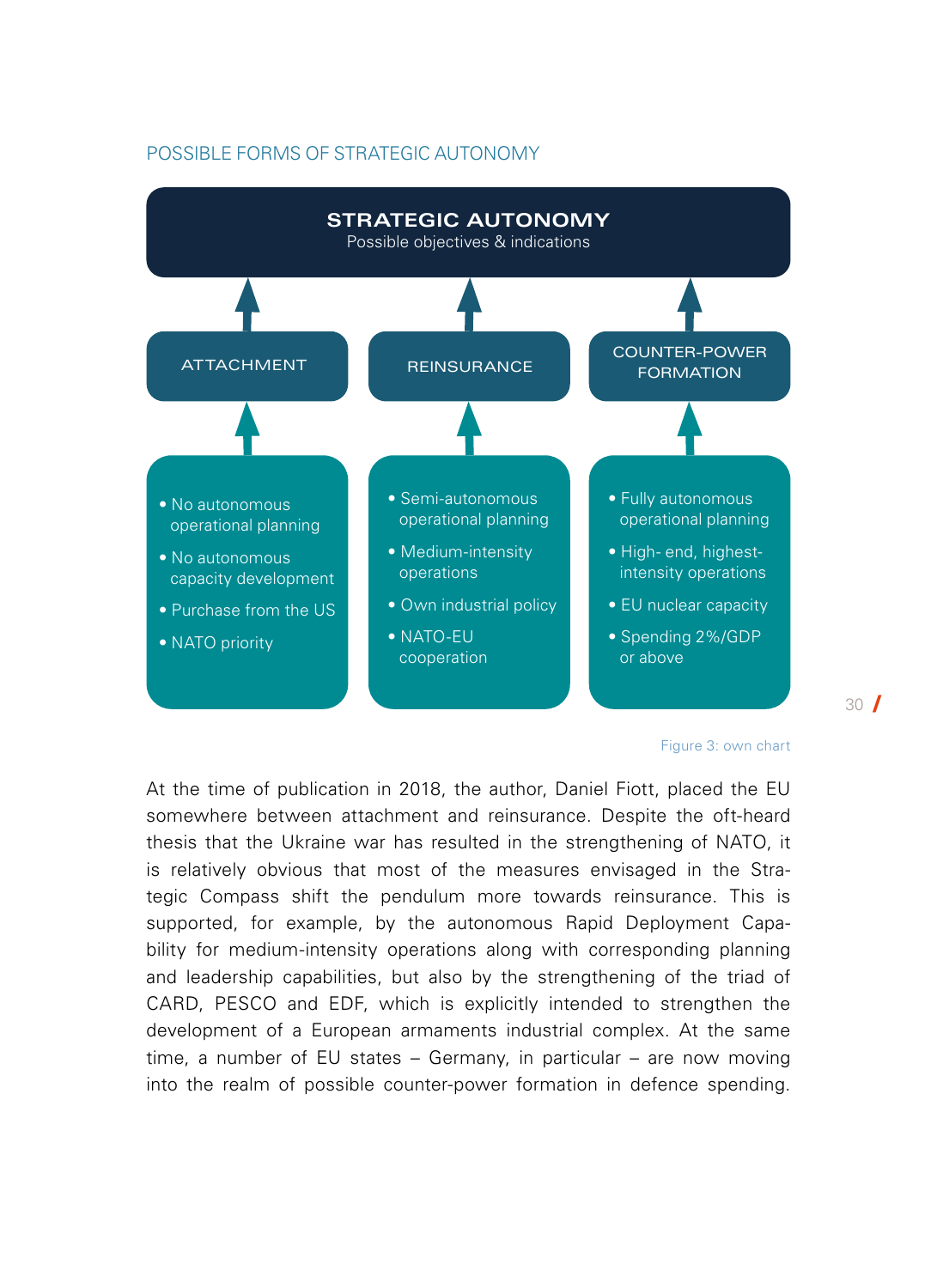The planning and operational capacities for wars of high and the highest intensity are, however, still lacking – the defence against possible large-scale attacks is and remains a matter for NATO until further notice. This is also the case because at the moment, at least, nuclear deterrence continues to come primarily from the US, and a repeatedly discussed Europeanisation of French nuclear weapons is not yet foreseeable (or is likely to fail due to French resistance).

So, it can be said that the Compass points towards partial autonomy with the option of counter-power formation. After all, neither states nor alliances have friends, but interests, and according to the Strategic Compass, for the EU these are that "partnerships" have the task of contributing to the "EU objective to appear as a global strategic player" (SC: 39). As long as this is the case with regard to the US and NATO, it is unlikely for there to be enough momentum towards counter-power formation. But if the US continues to reject European desires for a much more equal "eye to eye" partnership, that may change – and the Strategic Compass lays essential foundations for making that possible.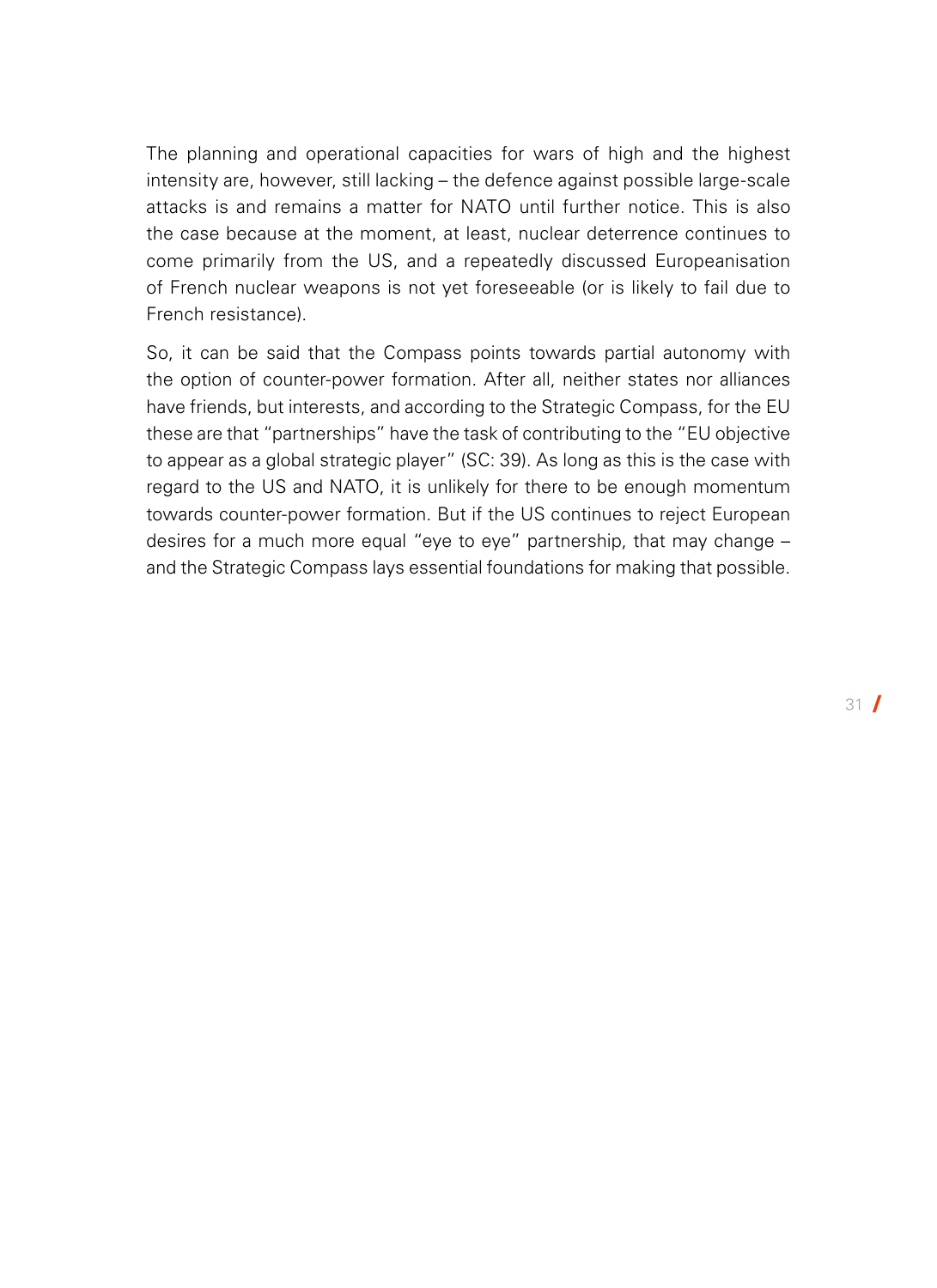## V. MISSED OPPORTUNITY

<span id="page-31-0"></span>As a kind of positive counter-vision to the intensifying rivalry between great powers, the Compass stresses various values and principles to which the EU is committed: "Together with its transatlantic partners, the EU defends the central principles on which European security is based and which are enshrined in the United Nations Charter and the OSCE founding documents, including the Helsinki Final Act and the Charter of Paris. These principles include, in particular, sovereign equality and the territorial integrity of states, the inviolability of borders, the renunciation of threats or the use of force and the right of states to freely meet or change their security policy provisions" (SC: 8).

Unfortunately, the document does not show the slightest spark of self-criticism here, since almost all of these principles were violated, for example, in the NATO wars against Yugoslavia or Libya. It also goes unmentioned that at the 1999 OSCE Summit, among other things, all NATO countries committed themselves to the objective to create a common area of equal and indivisible security, in which no state or organisation is able to claim primary responsibility or special zones of influence. In addition, freedom of alliance was tied to the fact that no other state should feel threatened by it.<sup>51</sup> Instead, it is suggested that these principles are being violated exclusively by declared rivals such as Russia and even, to a lesser extent, China – and here, too, no thought is given to whether and, if so, to what extent European Union policy – such as its policy on Ukraine – has also contributed in this case.<sup>[52](#page-39-0)</sup>

This lack of self-criticism paves the way for alternatives to militarised power rivalry, the first of which is that, in future, the well-formulated "values" and "principles" must no longer just pay lip service to them, which no longer play a role if EU interests are to be asserted.

International law and non-aggression can only be strengthened provided that the western states are once again fully committed to this. This could have been an opportunity for the Strategic Compass to present ideas for a new security architecture in Europe. At the same time, concrete diplomatic and arms-control measures that are generally for confidence-building purposes could and should have been proposed. But here we have not heard another word, not even half a page is devoted to a key theme such as the "promotion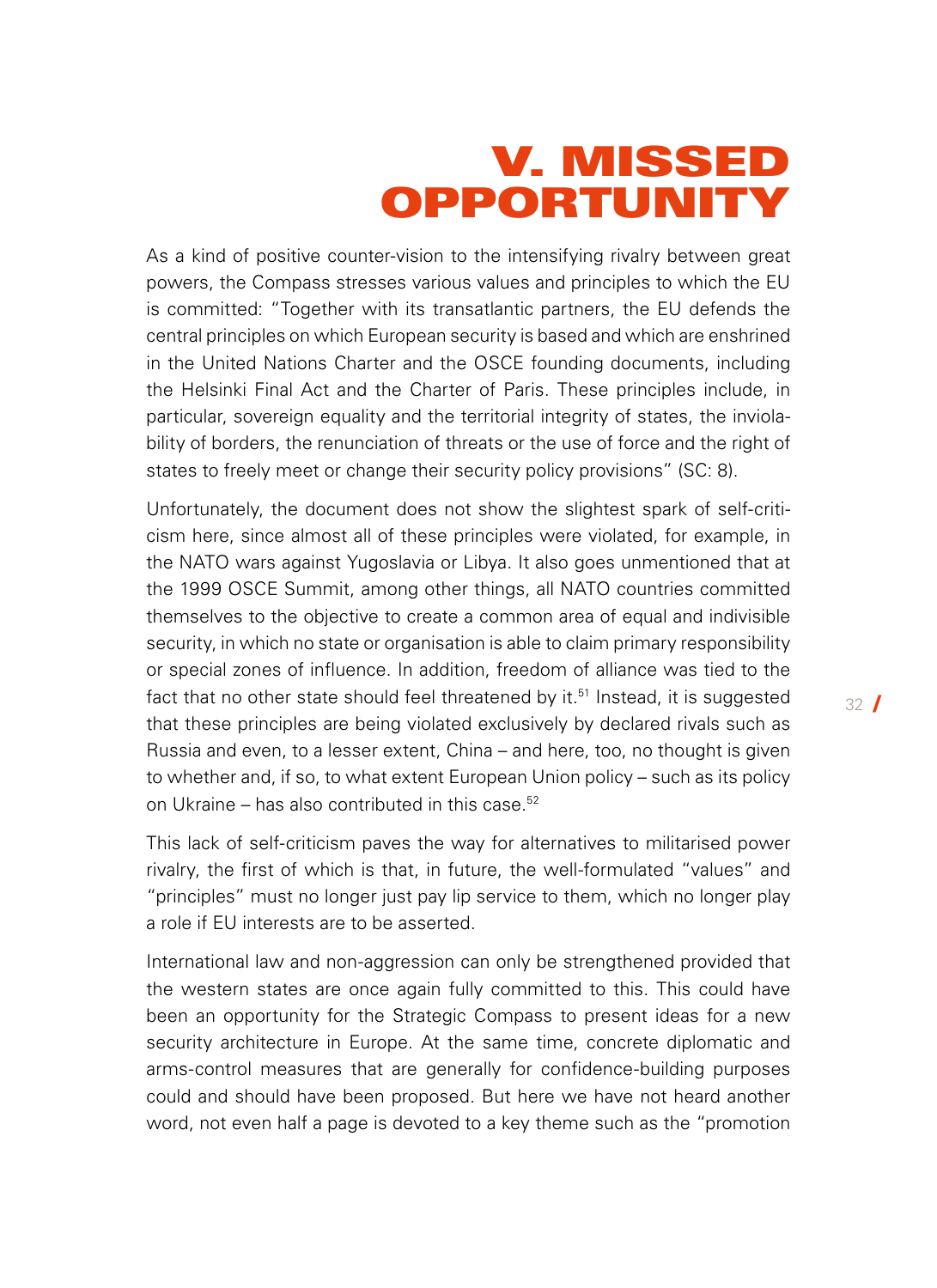of disarmament, non-proliferation and arms control" in the almost fifty-page document as a subsection in the "Securing" chapter of the Compass. Moreover, almost no substantive measures are announced in these areas, unlike the parts dealing with military build-up and arms investment.

But apparently none of this was intended either – instead, the Strategic Compass points purposefully towards further militarisation of the European Union, and will most likely also contribute to further intensification of competition between the great powers. Whether rightly or wrongly, the European Union has long been seen as an answer to the problems of militarism, the quest for power and geopolitics<sup>53</sup> – but with the Strategic Compass, it is now once again becoming a bit more of its embodiment.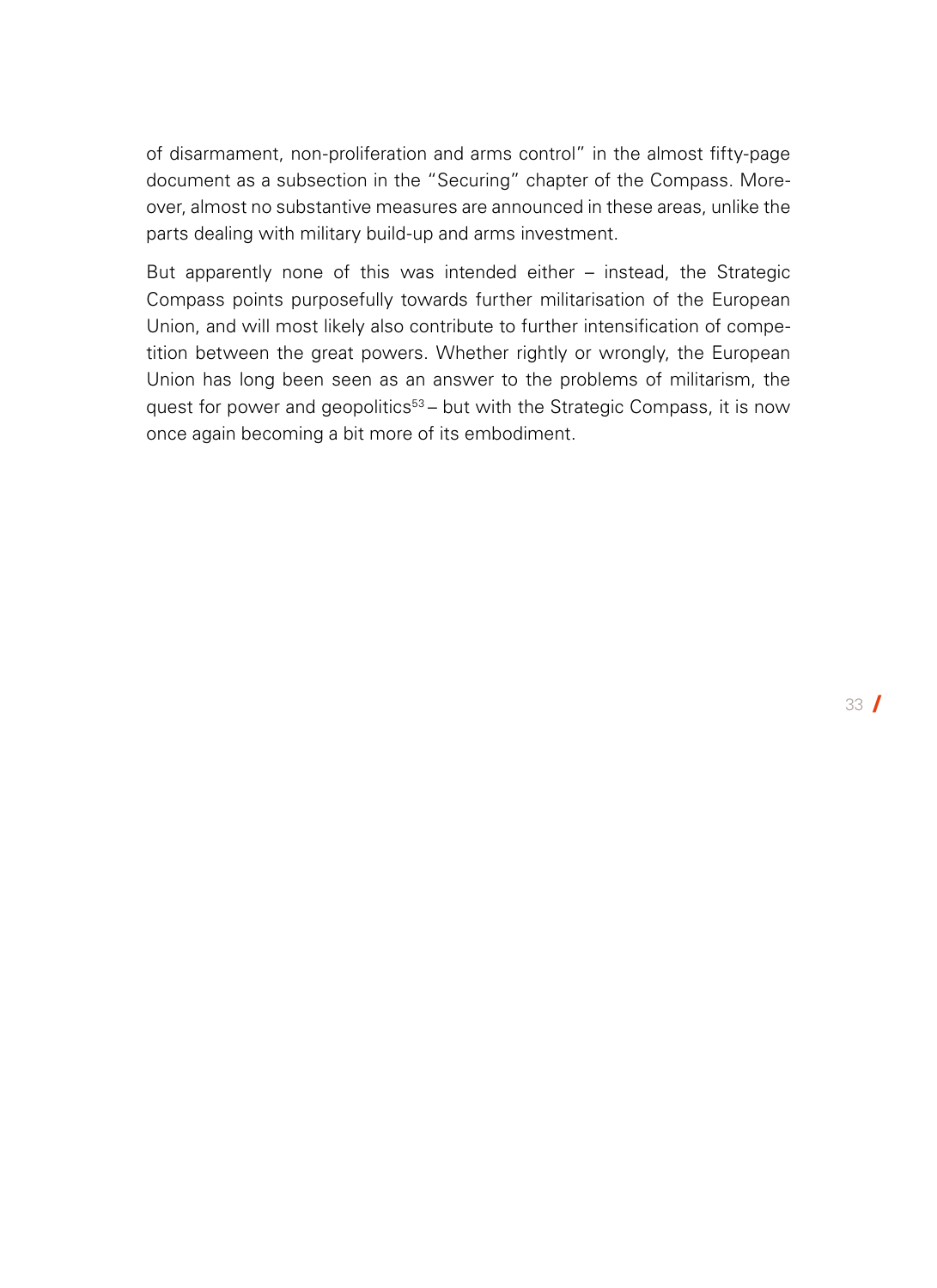# <span id="page-33-0"></span>ABOUT THE AUTHOR

Jürgen Wagner is a political scientist and historian. He is a managing member of the Tübingen Information Centre for Militarisation (IMI) e.V. and author of a number of specialist articles on security policy issues, with a focus on: Militarisation of the EU, NATO expansion to the East, current wars. In 2018, he published with Claudia Haydt the book: "The militarisation of the EU. The (un)stopable path of Europe to a military superpower".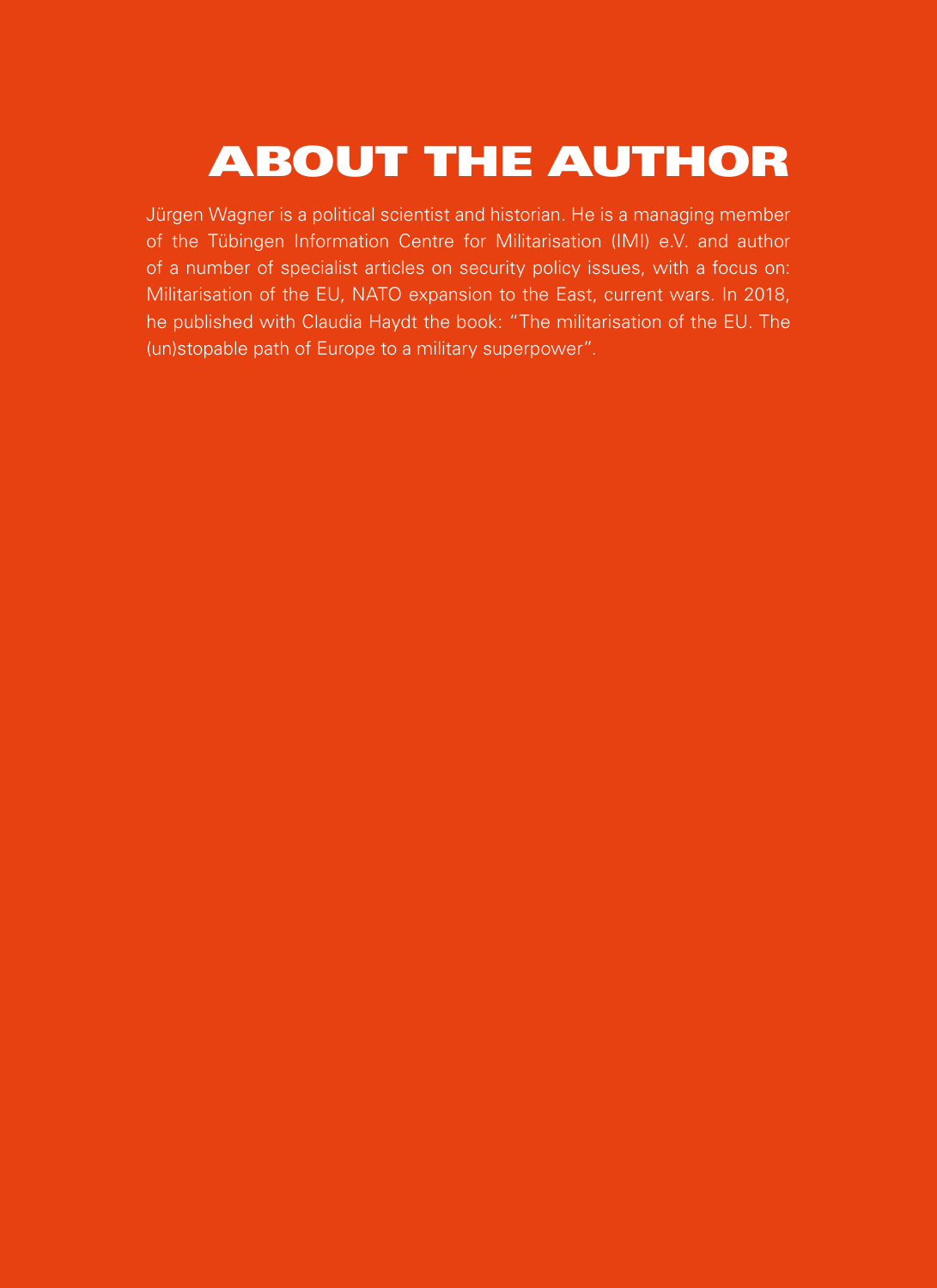# ENDNOTES

- <span id="page-34-0"></span>1 The passages cited here in the text all come from the final version of the document: General Secretariat of the Council: A Strategic Compass for Security and Defence – For a European Union that protects its citizens, values and interests and contributes to world peace and international security, [Brussels](https://data.consilium.europa.eu/doc/document/ST-7371-2022-INIT/de/pdf), 21.03.2022.
- [2](#page-3-0) Back in 2019, the current EU Commission President, Ursula von der Leyen, spoke up by saying that the "return of competition between super powers" was the "outstanding feature" of today's era, and Germany and the EU could not remain "neutral" because they were "part of this competition". (Leyen, Ursula von der: Speech at the 55th Munich Security Conference, [Munich,](https://www.bmvg.de/resource/blob/32536/c2698fc469931889aafdb65ac0b31101/20190215-rede-ministerin-msc-data.pdf) 15.02.2019). She repeated this phrase again, for example, during the [speech by President von der Leyen on the State of](https://ec.europa.eu/commission/presscorner/detail/de/SPEECH_21_4701)  [the Union](https://ec.europa.eu/commission/presscorner/detail/de/SPEECH_21_4701), 15.09.2021.
- [3](#page-5-0) Fiott, Daniel: The next level, in: Directorate of Defence Policy and International Relations [DViB] (Ed.): The Strategic Compass of the European Union. Objectives, perspectives and opportunities for Austria, [Vienna 2021,](https://www.aspr.ac.at/fileadmin/Downloads/Publikationen/Publikationen_ab_2015/strategischer_kompass.pdf) pp. 39-44, pp. 39f.
- [4](#page-5-0) European Security Strategy: A secure Europe in a better world, Brussels, 12.12.2003, p. 4.

- [5](#page-5-0) Report on the implementation of the European Security Strategy: Creating security in a changing world [Brussels,](https://www.consilium.europa.eu/ueDocs/cms_Data/docs/pressdata/DE/reports/104634.pdf) 11.12.2008.
- [6](#page-6-0) Common vision, common action: A stronger Europe. A Global Strategy for the Foreign and Security Policy of the European Union (EUGS), [Brussels](http://data.consilium.europa.eu/doc/document/ST-10715-2016-INIT/de/pdf), 28.06.2016.
- [7](#page-6-0) Ibid., p. 24.
- 8 Ibid., p. 29.
- 9 Ibid., p. 39f.
- 10 Ibid., p. 16.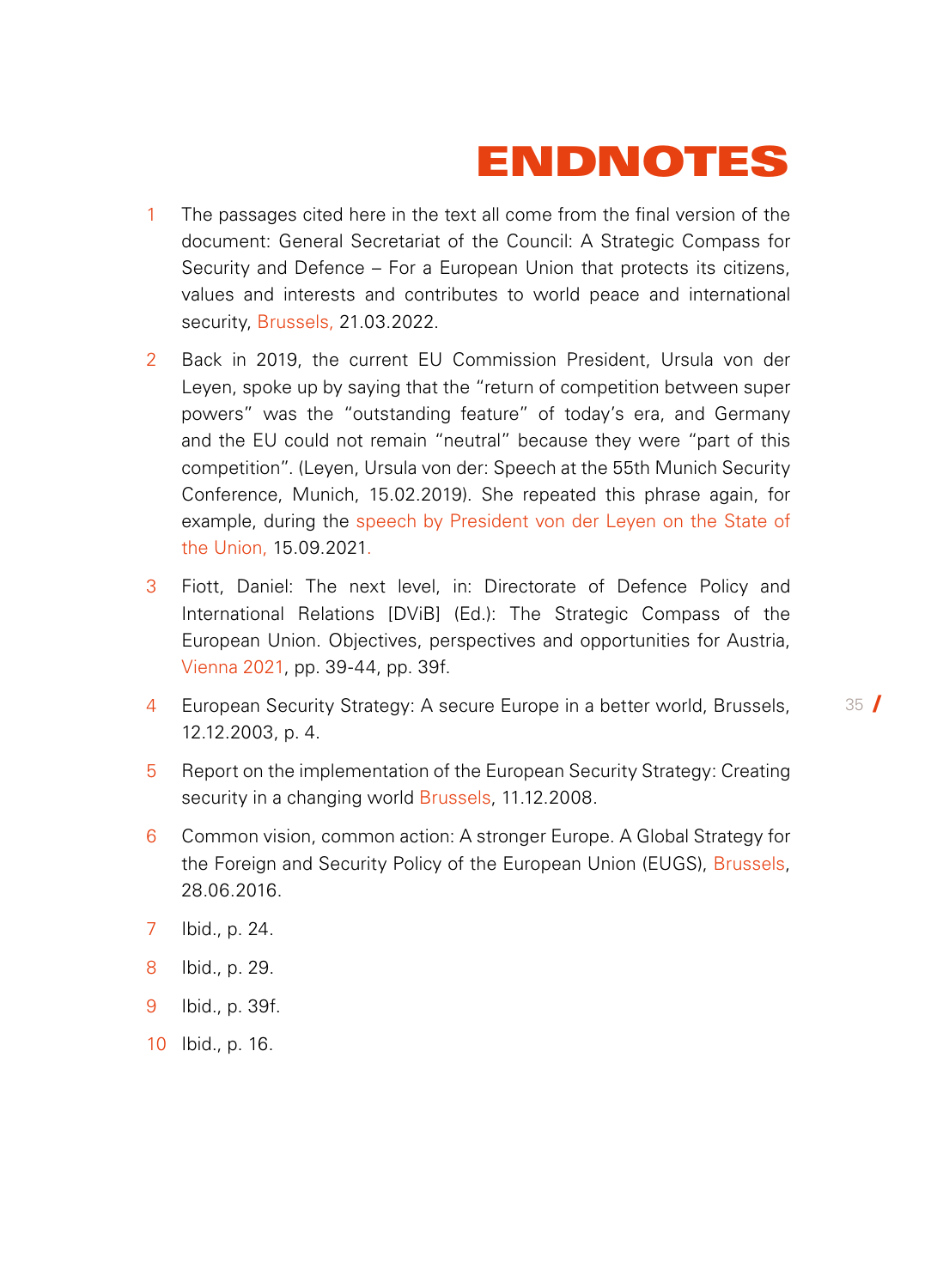- <span id="page-35-0"></span>11 Council of the EU: Plan de relance: un plan pour l'autonomie stratégique de l'Europe Discours du Président du Conseil européen Charles Michel à l'occasion du Forum économique de Bruxelles, [Press](https://club.bruxelles2.eu/wp-content/uploads/speechcharlesmichelforumecobruxelles@ue200908.pdf), 08.09.2020 (translated with deepl.com).
- 12 "Strategic autonomy is defined here as the ability to set one's own foreign and security policy priorities and make decisions, as well as the institutional, political and material conditions for implementing them in cooperation with third parties or, if necessary, independently. […] A high degree of strategic autonomy enables rules to be maintained, developed or created in international politics and not to be unwillingly subject to foreign rules. The opposite of strategic autonomy would be a status as the party that is subjected to the rules and strategic decisions that third parties – the US, China or Russia – make with a direct effect on Europe." (Lippert, Barbara et al.: Strategic autonomy for Europe. Actors, fields of action, conflicting goals, [SWP study](https://www.swp-berlin.org/fileadmin/contents/products/studien/2019S02_lpt_orz_prt.pdf), February 2019 (Preface).
- 13 See e.g. Kunz, Barbara: France, Germany, and the Quest for European Strategic Autonomy, Notes du Cerfa, No. 141, [Ifri,](https://www.ifri.org/en/publications/notes-de-lifri/notes-cerfa/france-germany-and-quest-european-strategic-autonomy-franco) December 2017.
- 14 Declaration by the European Council on strengthening the European Common Security and Defence Policy, Cologne, 03/04.06.1999.
- 15 Draft Council conclusions on the implementation of the European Union Global Security and Defence Strategy, [Brussels](https://data.consilium.europa.eu/doc/document/ST-14009-2016-INIT/de/pdf), 14.11.2016.
- 16 "This IPSD has been largely forgotten today. It was probably not sophisticated enough to provide effective and actionable guidelines. So, it became "another document" and not a strategy that controls the CSDP." (Biscop, Sven: A defence strategy for the European Union, in: DViB 2021, p. 24-30, p. 25)
- 17 Capability Development Plan, EDA Factsheet, [Brussels](https://eda.europa.eu/docs/default-source/eda-factsheets/2018-06-28-factsheet_cdpb020b03fa4d264cfa776ff000087ef0f), 28.06.2018.
- 18 2020 CARD Report, EDA/EEAS, [Brussels,](https://eda.europa.eu/docs/default-source/reports/card-2020-executive-summary-report.pdf) no date.
- 19 Council Decision (CFSP) 2017/2315, [Brussels,](https://eur-lex.europa.eu/legal-content/DE/TXT/PDF/?uri=CELEX:32017D2315&from=EN) 11.12.2017.
- 20 Only Malta and Denmark are yet to participate in PESCO, which could soon change in the case of Denmark.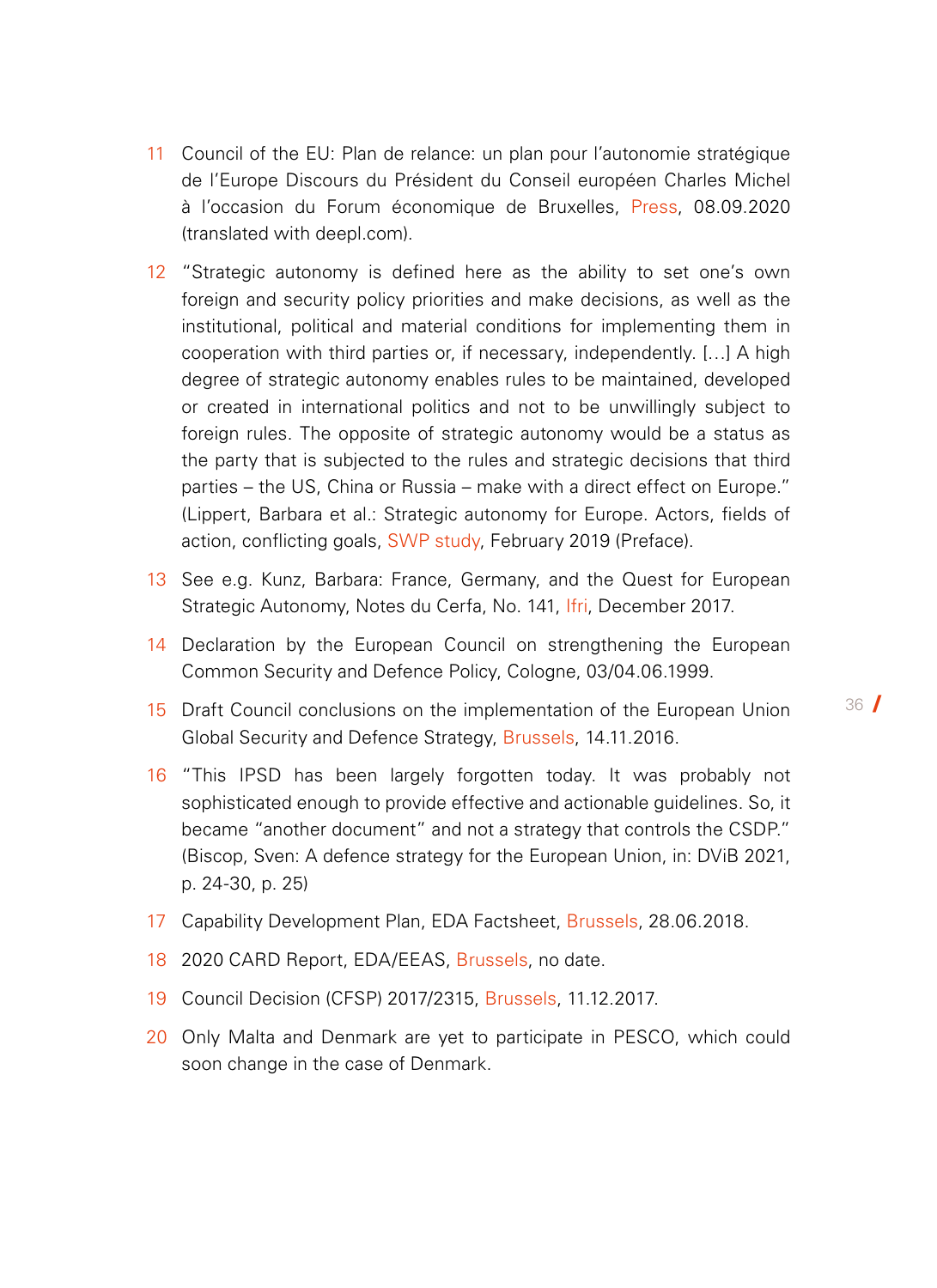- <span id="page-36-0"></span>21 For more details on PESCO, see Haydt, Claudia/Wagner, Jürgen: The militarisation of the EU – Europe's (unstoppable) path to great military power, Berlin 2018, Chapter 8.
- 22 Fischer-Lescano, Andreas: Legal opinion on the illegality of the European [Defence Fund,](https://oezlem-alev-demirel.de/wp-content/uploads/2019/10/EVF-Gutachten_2018_November30.pdf) November 2018.
- 23 The EU Commission, for example, writes: "The European Defence Fund was designed to an instrument to promote the competitiveness and innovation capability of the technological and industrial base of European defence, thereby contributing to the strategic autonomy of the EU" (Proposal for a regulation of the European Parliament and of the Council establishing the European Defence Fund, [Brussels,](https://eur-lex.europa.eu/legal-content/DE/TXT/HTML/?uri=CELEX:52018PC0476&from=EN) 13.06.2018 (COM(2018) 476)).
- 24 This resulted, among other things, in the response of the Federal Government to a minor enquiry from the group DIE LINKE: "Even a CI classification and storage of the requested information in the German Bundestag's secret security office would not take sufficient account of its considerable sensitivity with regard to intelligence cooperation and the fulfilment of the tasks of the Federal Intelligence Service, since disclosure cannot take account of its need for protection even with a limited circle of recipients. […] It follows from what has been said that the requested information touches on interests of secrecy that are so vulnerable that the public interest far outweighs the parliamentary question and information law" (Intelligence analysis of the EU threat for a "Strategic Compass", response of the Federal Government, printed matter 19/28576, 19th election period, 15.04.2021).
- 25 See detailed information on the process of creating the Compass and the disputed points in the most recent revisions: Pugnet, Aurélie: Comment s'est concoctée la boussole stratégique? On vous donne la recette!, [Bruxelles2](https://club.bruxelles2.eu/2022/03/comment-sest-concoctee-la-boussole-strategique-on-vous-donne-la-recette/), 31.03.2022.
- 26 Major, Claudia: Process, Objectives and Challenges, in: DViB 2021, pp. 50-55, p. 51.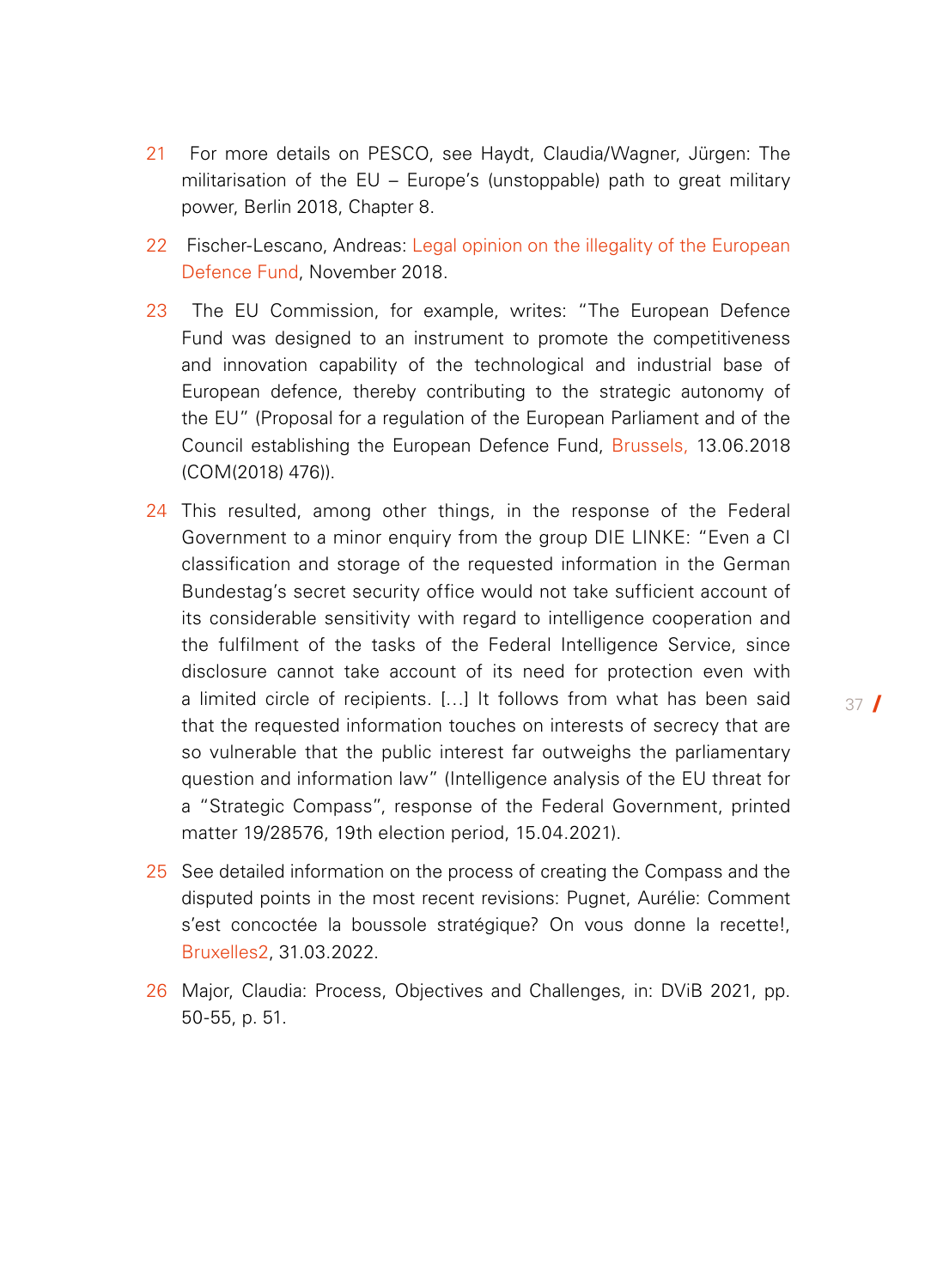- <span id="page-37-0"></span>27 "This first joint work is undoubtedly one of the most interesting aspects of the Compass. Even if it won't automatically be the most read. Externally, it has merit: to put on paper the "threats", i.e. the opponents or enemies of Europe." (Pugnet, Aurélie: (Boussole stratégique) Le monde qui nous fait face. L'analyse des menaces. Un exercice de culture commune, [Bruxelles2](https://club.bruxelles2.eu/2022/03/boussole-strategique-le-monde-qui-nous-fait-face-lanalyse-des-menaces-un-exercice-de-culture-commune/), 23.03.2022, translated with deepl.com).
- 28 See, for example, [Expert opinions](https://www.bundestag.de/dokumente/textarchiv/2022/kw07-pa-auswaertiges-880136) on the Strategic Compass hearing in the Bundestag on 14.02.2022.
- 29 Kaim, Markus/Kempin, Ronja: Compass or wind chime? An analysis of the draft for the EU "Strategic Compass", SWP News 2022/A 01, 05.01.2022, p. 4.
- 30 EU-China Strategic Perspectives, [JOIN](https://ec.europa.eu/info/sites/default/files/communication-eu-china-a-strategic-outlook_de.pdf) (2019) 5, [Strasbourg,](https://ec.europa.eu/info/sites/default/files/communication-eu-china-a-strategic-outlook_de.pdf) 12.03.2019.
- 31 EU strategy for cooperation in the Indo-Pacific region Council conclusions, [Brussels,](https://data.consilium.europa.eu/doc/document/ST-7914-2021-INIT/de/pdf) 16.04.2021.
- 32 EU Strategy for Indo-Pacific Cooperation, JOIN (2021) 24, [Brussels](https://eur-lex.europa.eu/legal-content/DE/TXT/PDF/?uri=CELEX:52021JC0024&qid=1634291791020&from=EN), 16.09.2021.
- 33 For more details on EU policy in the Indo-Pacific, see Wagner, Jürgen: Deployment in the Indo-Pacific. The West and the New Cold War with China in the Indo-Pacific region, European Studies on Foreign and Peace Policy edited by Özlem Alev Demirel MEP No. 3/2022, Chapter 6.
- 34 EU Council: Coordinated maritime presence, press release[, Brussels](https://www.consilium.europa.eu/de/press/press-releases/2022/02/21/coordinated-maritime-presences-council-extends-implementation-in-the-gulf-of-guinea-for-2-years-and-establishes-a-new-concept-in-the-north-west-indian-ocean/?utm_source=dsms-auto&utm_medium=email&utm_campaign=Coordinated%20Maritime%20Presences:%20Council%20extends%20implementation%20in%20the%20Gulf%20of%20Guinea%20for%20two%20years%20and%20establishes%20a%20new%20Maritime%20Area%20of%20Interest%20in%20the%20North-Western%20Indian%20Ocean), 21.02.2022.
- 35 The "enablers" are attributed great importance in that they are meant to be an integral part of the Rapid Deployment Capability, making an important difference to the battlegroups. See Biscop, Sven: Fighting for Europe. European strategic autonomy and the use of force, [Egmont Paper](https://www.egmontinstitute.be/content/uploads/2019/01/EP103.pdf?type=pdf), 103/2019, p. 16.
- 36 Coelmont, Jo: European Strategic Autonomy: Which Military Level of Ambition? [Egmont Security Brief,](http://www.egmontinstitute.be/content/uploads/2019/03/SPB109.pdf?type=pdf) 103/2019, p. 3.
- 37 Council conclusions on Security and Defence in the context of the EU Global Strategy, [Brussels,](https://www.consilium.europa.eu/media/37030/st13978-en18.pdf) 19.11.2018.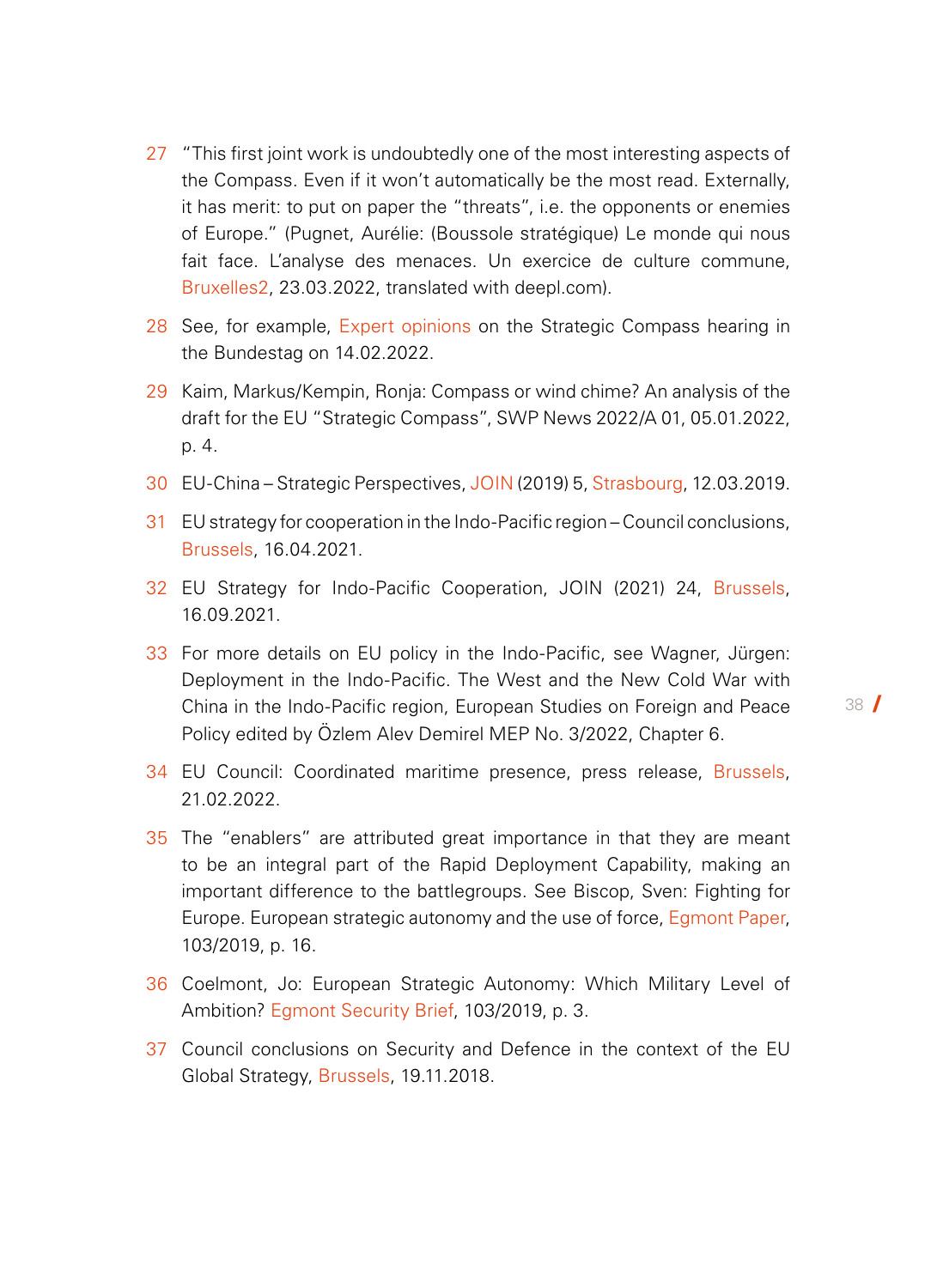- <span id="page-38-0"></span>38 The use of Article 44 TEU seems to stem from a German initiative. In September 2021, the following was said: "We want to strengthen the western alliance putting it 'on an equal footing' with the US, which is why the Federal Republic is talking 'with interested EU states' and promoting a 'coalition of willing parties'." Kramp-Karrenbauer argues that Article 44 of the EU Treaty can be applied to this" (Kolb, Matthias: Berlin is promoting a "coalition of willing parties," [Süddeutsche Zeitung,](https://www.sueddeutsche.de/politik/eu-sicherheitspolitik-berlin-wirbt-fuer-koalition-der-willigen-1.5399776) 02.09.2021).
- 39 See Schirmer, Gregor: The Treaty of Lisbon and the militarisation of the European Union, in: [Z – Zeitschrift für Marxistische Erneuerung \(Journal](http://www.zeitschrift-marxistische-erneuerung.de/article/511.der-vertrag-von-lissabon-und-die-militarisierung-der-europaeischen-union.html)  [of Marxist Renewal\),](http://www.zeitschrift-marxistische-erneuerung.de/article/511.der-vertrag-von-lissabon-und-die-militarisierung-der-europaeischen-union.html) No. 78, June 2009: "But there are instruments to keep the EU on a military course even without unanimity. There is the possibility of declaring a "constructive abstention" in accordance with Art. 31 para. 1 TEU. The Member State abstaining from voting is "not obliged to implement the decision but accepts that the decision is binding on the Union". It must not hinder the implementation of the decision. The other Member States must respect its position. If at least one third of the Member States, making up at least one third of the Union's population, announce constructive abstention, the decision will not be taken. This is an almost insurmountable hurdle to prevent a decision that is desired by the 'big players' in the EU."
- 40 See Peace Facility, Demirel, Özlem Alev/Wagner, Jürgen: War is peace. EU Peace Facility as incentive system for military operations and arms supplies, in: [EXPRESSION](https://www.dielinke-europa.eu/de/article/12996.krieg-ist-frieden.html) (2-2021), pp. 70-74.
- 41 Kaiser, Tobias/Maaß, Stephan: The arms industry is appalled by the EU's plans, [Die Welt](https://www.welt.de/wirtschaft/article236907137/Soziale-Taxonomie-EU-Plaene-sind-der-Ruestungsindustrie-ein-Dorn-im-Auge.html), 14.02.2022.
- 42 Major, Claudia/Mölling, Christian: Toxic quibbling, [Spiegel Online](https://www.spiegel.de/ausland/eu-und-die-strategische-autonomie-toxische-wortklauberei-a-77a58db9-6dac-48c9-8aa0-8073215234f2), 29.11.2020.
- 43 "With the Russian invasion of Ukraine, the Compass is once again losing its importance," believes Markus Kaim of the German Institute for International and Security Affairs. "You have to put it so harshly: The western military alliance is the great winner of this war" (Biederbeck-Ketterer, Max: Europe's "quantum leap" is likely to be brief, [Wirtschaftswoche](https://www.wiwo.de/politik/deutschland/strategischer-kompass-nach-ukraine-invasion-europas-quantensprung-duerfte-kurz-ausfallen/28187362.html), 22.03.2022).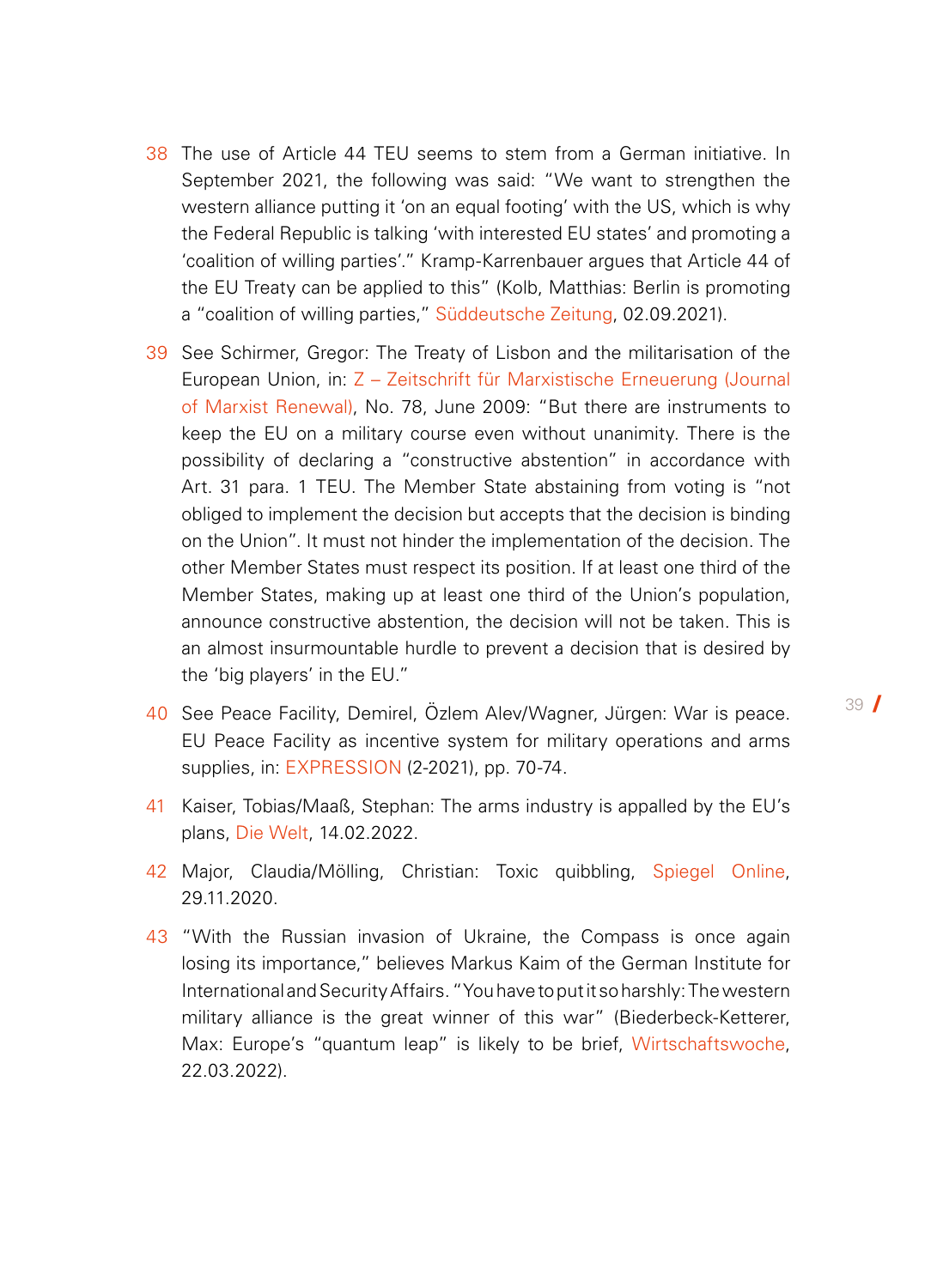- <span id="page-39-0"></span>44 Assuming that the order of the listed institutions is indicative of their importance to the EU, the OSCE was upgraded after the beginning of the Ukraine war. In previous versions, such as REV1, it was still ranked behind the African Union, with which it traded places in the final document.
- 45 Joint Declaration on EU-NATO cooperation, [Warsaw](https://www.consilium.europa.eu/de/press/press-releases/2016/07/08/eu-nato-joint-declaration/), 08.07.2016; Joint Declaration on EU-NATO cooperation, [Brussels](https://www.consilium.europa.eu/de/press/press-releases/2018/07/10/eu-nato-joint-declaration/), 10.07.2018.
- 46 The assistance clause was activated for the first and, to date, only time in November 2015 after a terrorist attack in France, and subsequently served as justification for military action against the Islamic State, joined by a number of EU allies, including Germany. For the assistance clause, see Wagner, Jürgen: EU assistance clause: How terror becomes war, IMI [viewpoint](https://www.imi-online.de/2015/11/26/eu-beistandsklausel-wie-terror-zum-krieg-wird/) 2015/041.
- 47 "In the EU Constitution, Article 42(7) contains an assistance clause, which in my view goes further than Article 5 of the NATO Treaty. Russia would certainly not be enthusiastic about Ukraine's EU membership" (Roger Näbig cit. Is the West complicit in Russia's war? [N-tv,](https://www.n-tv.de/politik/Traegt-der-Westen-eine-Mitschuld-an-Russlands-Krieg-article23208433.html) 20.03.2022).
- 48 Fiott, Daniel: Strategic autonomy: towards "European sovereignty" in defence? EUISS, [Brief Issue](https://www.iss.europa.eu/sites/default/files/EUISSFiles/Brief%2012__Strategic%20Autonomy.pdf), 12/2018, p, 4.
- 49 Ibid., p. 4.
- 50 Ibid., p. 6.
- 51 This is what the ["Charter for European Security](https://www.osce.org/files/f/documents/1/5/39571.pdf)" of 1999 states: "Every participating state has the same right to security. We reaffirm the inherent right of each participating state to freely choose its security arrangements, including alliance agreements, or to modify them as they develop. Each state also has the right to neutrality. Each participating state will respect the rights of all others in this respect. They will not consolidate their security at the expense of the security of other states."
- 52 For the EU's role in escalating conflicts in its neighbourhood, especially Ukraine, see Haydt/Wagner 2018, Chapter 5.

 $40<sup>7</sup>$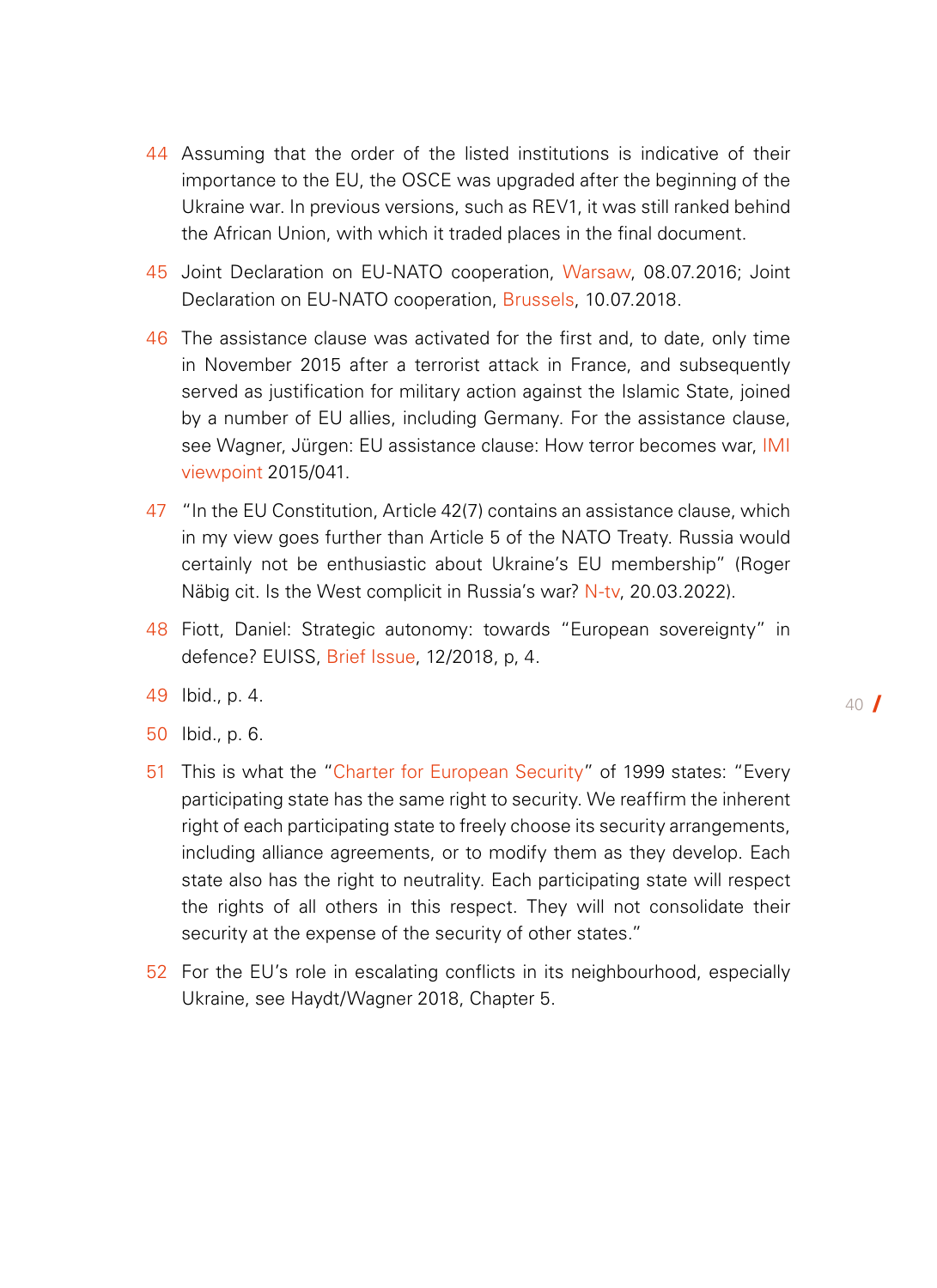<span id="page-40-0"></span>53 "The founding philosophy of the EEC, which became the EC and then the EU, turned inward and developed a counter-concept to geopolitics and geostrategic dimensions: Pacification, reconciliation and political cooperation through economic integration as antitheses to geopolitics and imperialism" (Guérot, Ulrike/Witt, Andrea: Europe's new geostrategy, in: From Politics and Contemporary History (B 17/2004), pp. 6-12, p. 6f.)

41 /